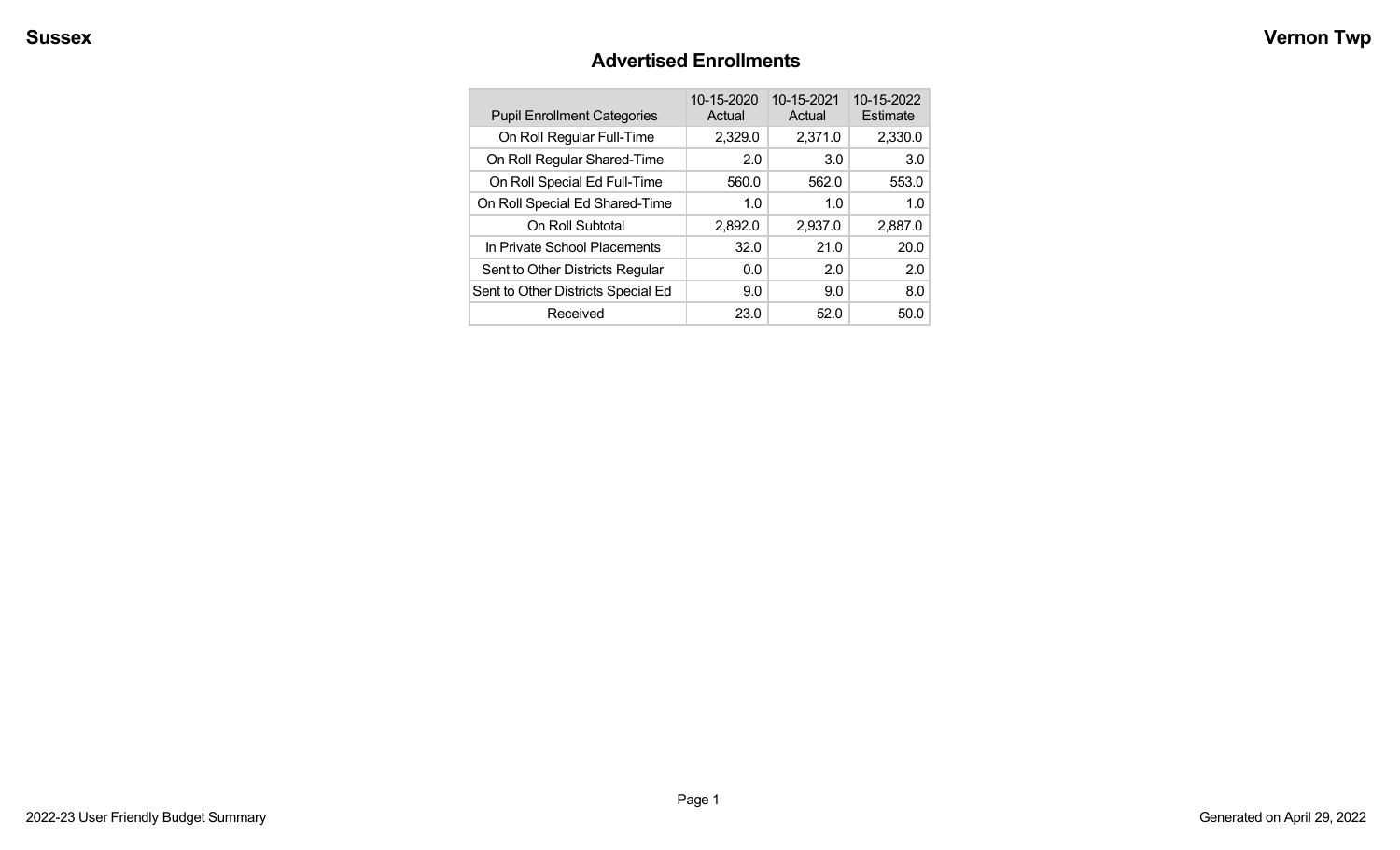#### **Advertised Revenues**

| <b>Budget Category</b>                            | Description                                                                | Account | 2020-21<br>Actual | 2021-22<br>Revised | 2022-23<br>Proposed |
|---------------------------------------------------|----------------------------------------------------------------------------|---------|-------------------|--------------------|---------------------|
|                                                   | Local Tax Levy                                                             | 10-1210 | 43,001,584        | 43,817,472         | 44,737,965          |
|                                                   | <b>Total Tuition</b>                                                       | 10-1300 | 116,676           | 112,500            | 115,500             |
| <b>General Fund Revenues from Local Sources</b>   | <b>Unrestricted Miscellaneous Revenues</b>                                 | 10-1XXX | 104,282           | 47,000             | 53,280              |
|                                                   | <b>Other Restricted Miscellaneous Revenues</b>                             | 10-1XXX | 397               | $\Omega$           | $\Omega$            |
|                                                   | <b>Total Revenues from Local Sources</b>                                   |         | 43,222,939        | 43,976,972         | 44,906,745          |
|                                                   | School Choice Aid                                                          | 10-3116 | 122,980           | 131,794            | 89,792              |
|                                                   | Categorical Transportation Aid                                             | 10-3121 | 2,202,151         | 2,202,151          | 2,202,151           |
|                                                   | <b>Extraordinary Aid</b>                                                   | 10-3131 | 1,219,191         | 682,128            | 850,000             |
|                                                   | <b>Categorical Special Education Aid</b>                                   | 10-3132 | 2,545,581         | 2,545,581          | 2,545,581           |
| <b>General Fund Revenues from State Sources</b>   | <b>Equalization Aid</b>                                                    | 10-3176 | 14,888,366        | 13,268,993         | 11,587,288          |
|                                                   | <b>Categorical Security Aid</b>                                            | 10-3177 | 341,922           | 341,922            | 341,922             |
|                                                   | <b>Adjustment Aid</b>                                                      | 10-3178 | 580,955           | 0                  | $\Omega$            |
|                                                   | <b>Other State Aids</b>                                                    | 10-3XXX | 34,491            | 4,236,160          | ∩                   |
|                                                   | <b>Total Revenues from State Sources</b>                                   |         | 21,935,637        | 23,408,729         | 17,616,734          |
| <b>General Fund Revenues from Federal Sources</b> | Medicaid Reimbursement                                                     | 10-4200 | 101,064           | 86,457             | 101,223             |
|                                                   | <b>Total Revenues from Federal Sources</b>                                 |         | 101,064           | 86,457             | 101,223             |
|                                                   | <b>Budgeted Fund Balance-Operating Budget</b>                              | 10-303  | 0                 | 2,922,734          | 5,746,791           |
| <b>General Fund Revenues from Other Sources</b>   | Withdrawal from Capital Reserve for Excess Cost and Other Capital Projects | 10-309  | $\mathbf{0}$      | 975,899            | 3,197,413           |
|                                                   | <b>Adjustment for Prior Year Encumbrances</b>                              |         | $\Omega$          | 283,502            | $\Omega$            |
|                                                   | Actual Revenues (Over)/Under Expenditures                                  |         | $-4,683,804$      | $\Omega$           | $\Omega$            |
| <b>General Fund Revenues</b>                      | <b>Total Operating Budget</b>                                              |         | 60,575,836        | 71,654,293         | 71,568,906          |
|                                                   | <b>Student Activity Fund Revenue</b>                                       | 20-1760 | 196,854           | $\mathbf 0$        | $\mathbf 0$         |
| Special Revenue Fund Revenues from Local Sources  | Scholarship Fund Revenue                                                   | 20-1770 | 8,109             | 0                  | $\Omega$            |
|                                                   | <b>Other Revenue from Local Sources</b>                                    | 20-1XXX | 833               | 0                  | $\Omega$            |
|                                                   | <b>Total Revenues from Local Sources</b>                                   | 20-1XXX | 205,796           | $\mathbf 0$        | $\Omega$            |
|                                                   | <b>Other Restricted Entitlements</b>                                       | 20-32XX | 75,679            | 5,714              | 4,100               |
| Special Revenue Fund Revenues from State Sources  | <b>Total Revenues from State Sources</b>                                   |         | 75,679            | 5.714              | 4,100               |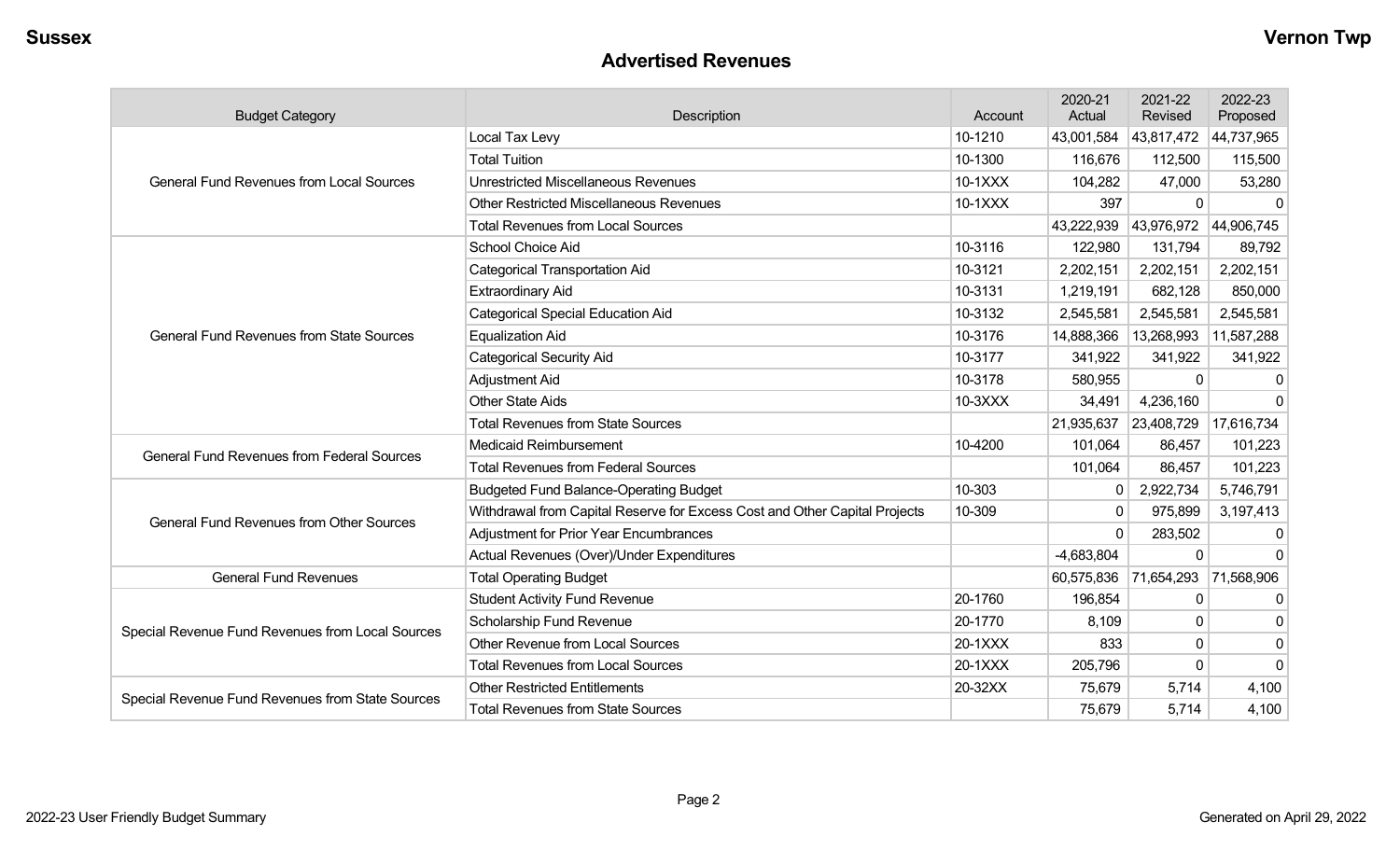#### **Advertised Revenues**

| <b>Budget Category</b>                             | <b>Description</b>                             | Account      | 2020-21<br>Actual     | 2021-22<br>Revised | 2022-23<br>Proposed |
|----------------------------------------------------|------------------------------------------------|--------------|-----------------------|--------------------|---------------------|
|                                                    | Title I                                        | 20-4411-4416 | 229,115               | 183,502            | 160,000             |
|                                                    | Title II                                       | 20-4451-4455 | 32,162                | 47,126             | 45,000              |
|                                                    | Title IV                                       | 20-4471-4474 | 20,556                | 10,330             | 12,750              |
|                                                    | <b>ARP-IDEA Basic</b>                          | 20-4419      | 0                     | 131,877            | $\Omega$            |
|                                                    | IDEA Part B (Handicapped)                      | 20-4420-4429 | 802,420               | 662,327            | 700,000             |
|                                                    | <b>Vocational Education</b>                    | 20-4430      | 94,786                | 101,951            | 95,000              |
| Special Revenue Fund Revenues from Federal Sources | <b>ARP-ESSER</b>                               | 20-4540      | 0                     | 1,460,264          | 0                   |
|                                                    | <b>CARES Act Education Stabilization Fund</b>  | 20-4530      | 165,389               | 7,085              | $\mathbf 0$         |
|                                                    | Coronavirus Relief Fund (CRF)                  | 20-4532      | 143,644               | 0                  | $\mathbf 0$         |
|                                                    | <b>CRRSA Act-ESSER II</b>                      | 20-4534      | 129,352               | 565,395            | $\mathbf 0$         |
|                                                    | <b>CRRSA Act-Learning Acceleration Grant</b>   | 20-4535      | 500                   | 41,198             | $\mathbf 0$         |
|                                                    | <b>CRRSA Act-Mental Health Grant</b>           | 20-4536      | 0                     | 45,000             | $\mathbf 0$         |
|                                                    | <b>Total Revenues from Federal Sources</b>     |              | 1,617,924             | 3,256,055          | 1,012,750           |
| Special Revenue Fund Revenues                      | <b>Total Grants and Entitlements</b>           |              | 1,912,706             | 3,261,769          | 1,016,850           |
| Debt Service Fund Revenues from Local Sources      | Local Tax Levy                                 | 40-1210      | 274,409               | 206,055            | 200,743             |
|                                                    | <b>Total Revenues from Local Sources</b>       |              | 274,409               | 206,055            | 200,743             |
| Debt Service Fund Revenues from State Sources      | Debt Service Aid Type II                       | 40-3160      | 198,391               | 148,970            | 145,132             |
| Debt Service Fund Revenues from Other Sources      | <b>Total Local Repayment of Debt</b>           |              | 472,800               | 355,025            | 345,875             |
| Debt Service Fund Revenues                         | <b>Total Repayment of Debt</b>                 |              | 472,800               | 355,025            | 345,875             |
| All Fund Revenues                                  | <b>Total Revenues/Sources</b>                  |              | 62,961,342            | 75,271,087         | 72,931,631          |
| Revenues Net of Transfers                          | <b>Total Revenues/Sources Net of Transfers</b> |              | 62,961,342 75,271,087 |                    | 72,931,631          |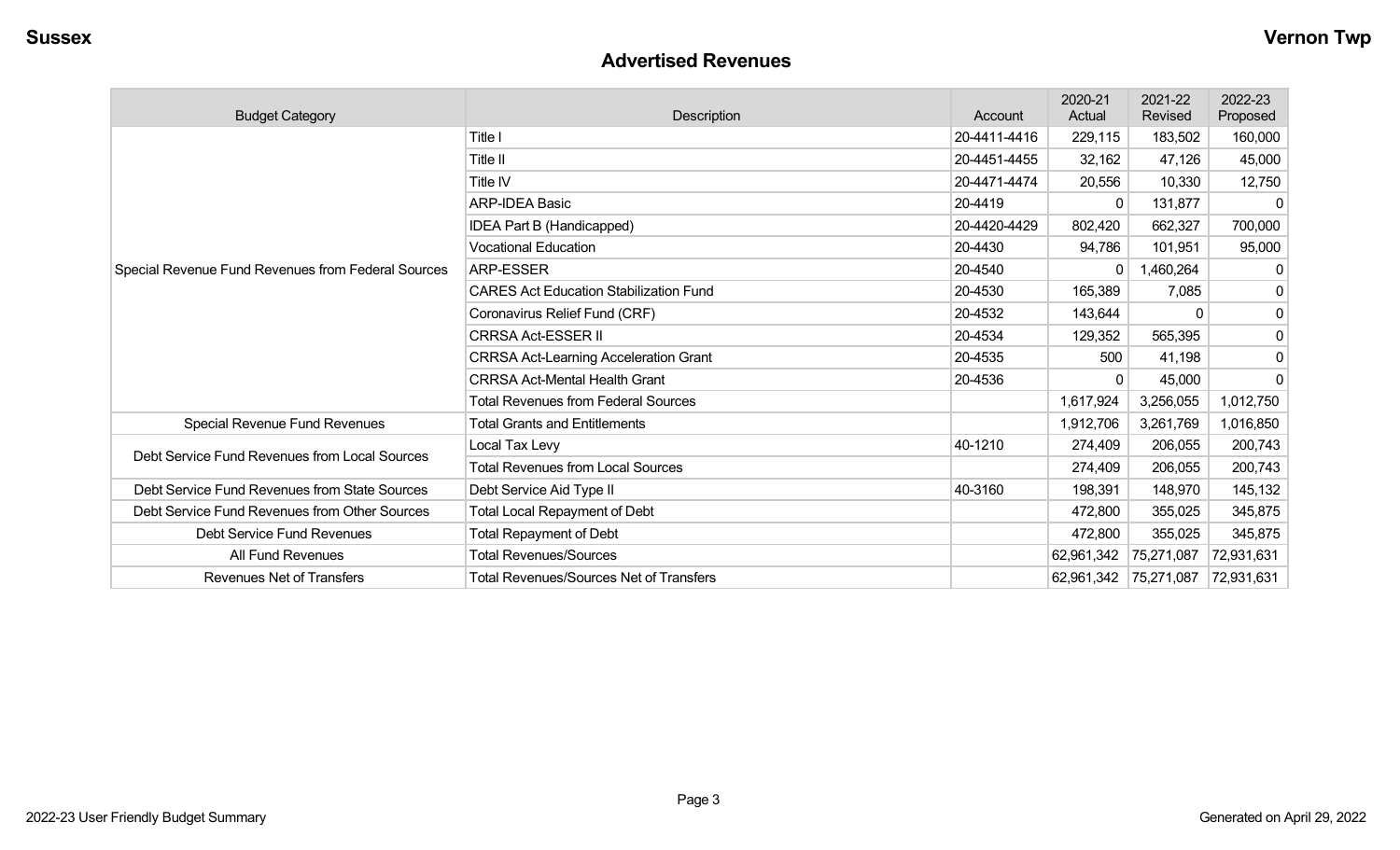# **Advertised Appropriations**

| <b>Budget Category</b>                             | Description                                                                        | Account        | 2020-21<br>Actual | 2021-22<br>Revised    | 2022-23<br>Proposed |
|----------------------------------------------------|------------------------------------------------------------------------------------|----------------|-------------------|-----------------------|---------------------|
|                                                    | <b>Regular Programs-Instruction</b>                                                | 11-1XX-100-XXX | 17,906,580        | 21,008,386            | 19,487,356          |
|                                                    | <b>Special Education-Instruction</b>                                               | 11-2XX-100-XXX | 4,944,081         | 5,571,124             | 5,441,649           |
| General Fund Current Expenses for Instruction      | <b>Basic Skills/Remedial-Instruction</b>                                           | 11-230-100-XXX | $\mathbf 0$       | 110,164               | 110,200             |
|                                                    | <b>Bilingual Education-Instruction</b>                                             | 11-240-100-XXX | 87,670            | 154,844               | 55,000              |
|                                                    | School-Sponsored Cocurricular or Extracurricular Activities-Instruction            | 11-401-100-XXX | 273,541           | 298,814               | 289,635             |
|                                                    | School-Sponsored Athletics-Instruction                                             | 11-402-100-XXX | 617,484           | 702,878               | 723,167             |
|                                                    | Undistributed Expenditures-Instruction (Tuition)                                   | 11-000-100-XXX | 2,660,523         | 2,947,390             | 3,280,316           |
|                                                    | Undistributed Expenditures-Health Services                                         | 11-000-213-XXX | 606,663           | 673,240               | 673,040             |
|                                                    | Undistributed Expenditures-Speech, OT, PT and Related Services                     | 11-000-216-XXX | 810,870           | 854,001               | 877,589             |
|                                                    | Undistributed Expenditures-Other Support Services, Students-Extraordinary Services | 11-000-217-XXX | 1,291,909         | 2,724,204             | 2,622,066           |
|                                                    | Undistributed Expenditures-Guidance                                                | 11-000-218-XXX | 1,067,254         | 1,158,759             | 1,114,874           |
|                                                    | Undistributed Expenditures-Child Study Teams                                       | 11-000-219-XXX | 2,043,741         | 2,217,303             | 2,271,941           |
|                                                    | Undistributed Expenditures-Improvement of Instruction Services                     | 11-000-221-XXX | 1,356,989         | 1,531,213             | 956,164             |
|                                                    | Undistributed Expenditures-Education Media Services/Library                        | 11-000-222-XXX | 459,624           | 485,455               | 442,861             |
| General Fund Current Expenses for Support Services | Undistributed Expenditures-Instructional Staff Training Services                   | 11-000-223-XXX | 260,263           | 20,491                | 4,428               |
|                                                    | Undistributed Expenditures-Support Services-General Administration                 | 11-000-230-XXX | 1,101,221         | 1,240,236             | 1,190,395           |
|                                                    | Undistributed Expenditures-Support Services-School Administration                  | 11-000-240-XXX | 2,332,931         | 2,582,926             | 2,441,350           |
|                                                    | Undistributed Expenditures-Central Services                                        | 11-000-251-XXX | 744,910           | 683,347               | 745,147             |
|                                                    | Undistributed Expenditures-Administrative InformationTechnology                    | 11-000-252-XXX | 99,810            | 183,785               | 117,450             |
|                                                    | Undistributed Expenditures-Operation and Maintenance of Plant Services             | 11-000-26X-XXX | 6,007,855         | 6,706,620             | 6,373,800           |
|                                                    | Undistributed Expenditures-Student Transportation Services                         | 11-000-270-XXX | 4,586,790         | 6,117,322             | 6,586,480           |
|                                                    | Personal Services-Employee Benefits                                                | 11-XXX-XXX-2XX | 10,471,396        | 11,430,965            | 11,894,250          |
|                                                    | Undistributed Expenditures-Food Services                                           | 11-000-310-930 | 0                 | 21,517                | $\Omega$            |
|                                                    | <b>Total Undistributed Expenditures</b>                                            |                |                   | 35,902,749 41,578,774 | 41,592,151          |
| <b>General Fund Current Expenses</b>               | <b>Total General Current Expense</b>                                               |                | 59,732,105        | 69,424,984            | 67,699,158          |
|                                                    | Equipment                                                                          | 12-XXX-XXX-730 | 43,308            | 306,778               | $\mathbf 0$         |
| Capital Outlay                                     | Facilities Acquisition and Construction Services                                   | 12-000-400-XXX | 41,172            | 1,108,270             | 3,206,832           |
|                                                    | <b>Total Capital Outlay</b>                                                        |                | 84,480            | 1,415,048             | 3,206,832           |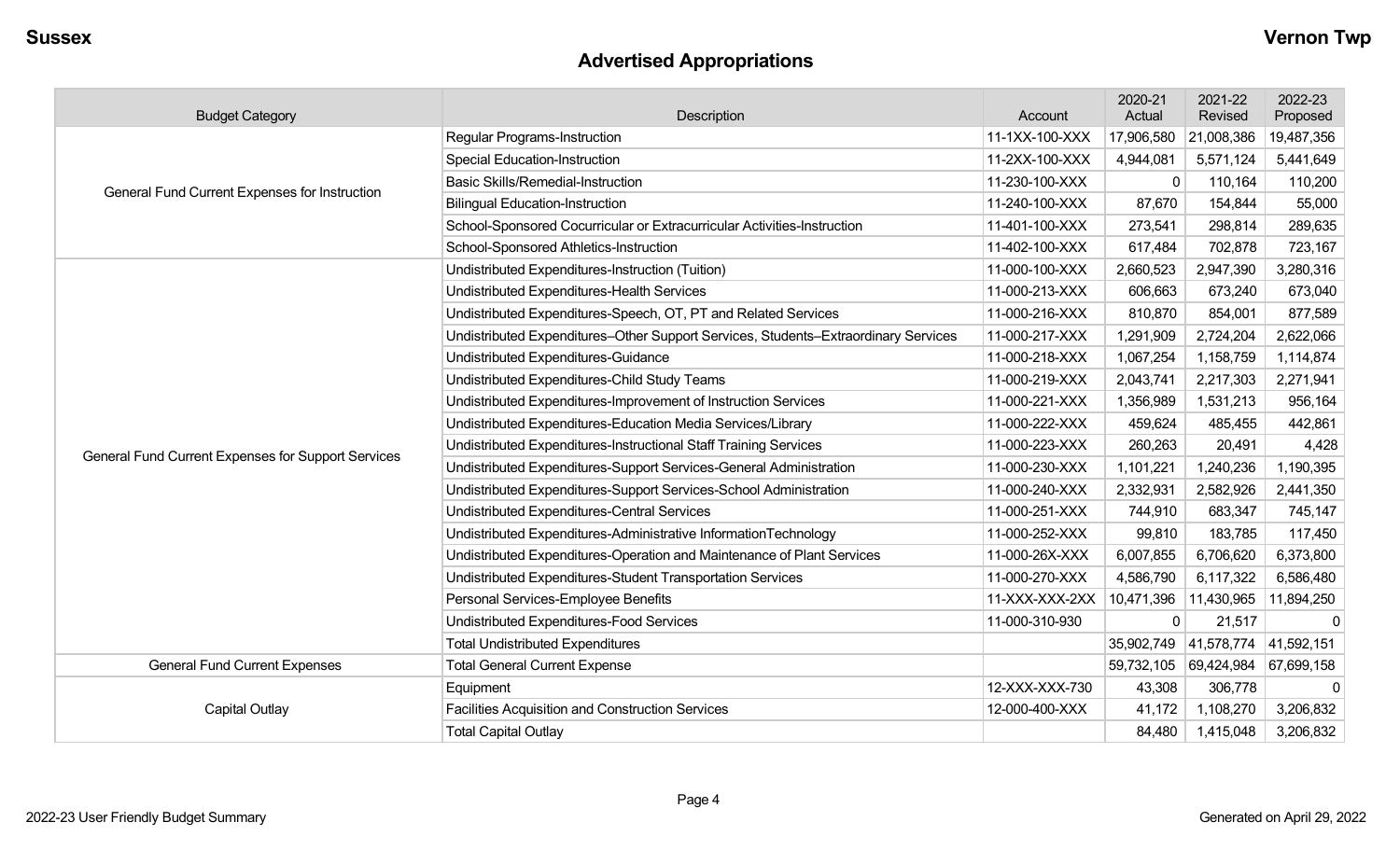# **Advertised Appropriations**

| <b>Budget Category</b>                                    | Description                                          | Account        | 2020-21<br>Actual     | 2021-22<br>Revised | 2022-23<br>Proposed |
|-----------------------------------------------------------|------------------------------------------------------|----------------|-----------------------|--------------------|---------------------|
| General Fund Expenses and Transfers                       | <b>Transfer of Funds to Charter Schools</b>          | 10-000-100-56X | 759,251               | 814,261            | 662,916             |
|                                                           | <b>General Fund Grand Total</b>                      |                | 60,575,836            | 71,654,293         | 71,568,906          |
| Special Revenue Fund Expenses for Grants and Entitlements | <b>Local Projects</b>                                | 20-XXX-XXX-XXX | 833                   | 0                  | $\boldsymbol{0}$    |
|                                                           | Nonpublic Textbooks                                  | 20-XXX-XXX-XXX | 611                   | 660                | 600                 |
|                                                           | Nonpublic Auxiliary Services                         | 20-XXX-XXX-XXX | 147                   | $\Omega$           | $\mathbf 0$         |
|                                                           | Nonpublic Handicapped Services                       | 20-XXX-XXX-XXX | 716                   | $\mathbf 0$        | $\mathbf 0$         |
| Special Revenue Fund Expenses for Other State Projects    | <b>Nonpublic Nursing Services</b>                    | 20-XXX-XXX-XXX | 1,173                 | 1,792              | 1,000               |
|                                                           | Nonpublic Technology Initiative                      | 20-XXX-XXX-XXX | $\mathbf 0$           | 462                | $\mathbf 0$         |
|                                                           | Nonpublic Security Aid                               | 20-XXX-XXX-XXX | 2,015                 | 2,800              | 2,500               |
|                                                           | Other                                                | 20-XXX-XXX-XXX | 71,017                | $\mathbf 0$        | $\Omega$            |
| Special Revenue Fund Expenses for State Projects          | <b>Total State Projects</b>                          | 20-XXX-XXX-XXX | 75,679                | 5,714              | 4,100               |
|                                                           | Title I                                              | 20-XXX-XXX-XXX | 229,115               | 183,502            | 160,000             |
|                                                           | Title II                                             | 20-XXX-XXX-XXX | 32,162                | 47,126             | 45,000              |
|                                                           | Title IV                                             | 20-XXX-XXX-XXX | 20,556                | 10,330             | 12,750              |
|                                                           | IDEA Part B (Handicapped)                            | 20-XXX-XXX-XXX | 802,420               | 662,327            | 700,000             |
|                                                           | <b>Vocational Education</b>                          | 20-XXX-XXX-XXX | 94,786                | 101,951            | 95,000              |
|                                                           | ARP-IDEA Basic Grant Program                         | 20-223-xxx-xxx | $\Omega$              | 131,877            | $\boldsymbol{0}$    |
| Special Revenue Fund Expenses for Federal Projects        | <b>CARES Act Education Stabilization Fund</b>        | 20-477-XXX-XXX | 165,389               | 7,085              | $\boldsymbol{0}$    |
|                                                           | Coronavirus Relief Fund (CRF) Grant Program          | 20-479-XXX-XXX | 143,644               | $\Omega$           | $\mathbf 0$         |
|                                                           | CRRSA Act-ESSER II Grant Program                     | 20-483-xxx-xxx | 129,352               | 565,395            | $\mathbf 0$         |
|                                                           | <b>CRRSA Act-Learning Acceleration Grant Program</b> | 20-484-xxx-xxx | 500                   | 41,198             | $\mathbf 0$         |
|                                                           | <b>CRRSA Act-Mental Health Grant Program</b>         | 20-485-xxx-xxx | $\mathbf{0}$          | 45,000             | $\mathbf 0$         |
|                                                           | <b>ARP-ESSER Grant Program</b>                       | 20-487-xxx-xxx | $\mathbf 0$           | 1,460,264          | $\Omega$            |
|                                                           | <b>Total Federal Projects</b>                        | 20-XXX-XXX-XXX | 1,617,924             | 3,256,055          | 1,012,750           |
| Special Revenue Fund Expenses                             | <b>Total Special Revenue Funds</b>                   |                | 1,912,706             | 3,261,769          | 1,016,850           |
|                                                           | <b>Total Regular Debt Service</b>                    | 40-701-510-XXX | 472,800               | 355,025            | 345,875             |
| Debt Service Fund Expenses                                | <b>Total Debt Service Funds</b>                      |                | 472,800               | 355,025            | 345,875             |
| All Fund Expenses                                         | <b>Total Expenditures/Appropriations</b>             |                | 62,961,342            | 75,271,087         | 72,931,631          |
| <b>Expenses Net of Transfers</b>                          | <b>Total Expenditures Net of Transfers</b>           |                | 62,961,342 75,271,087 |                    | 72,931,631          |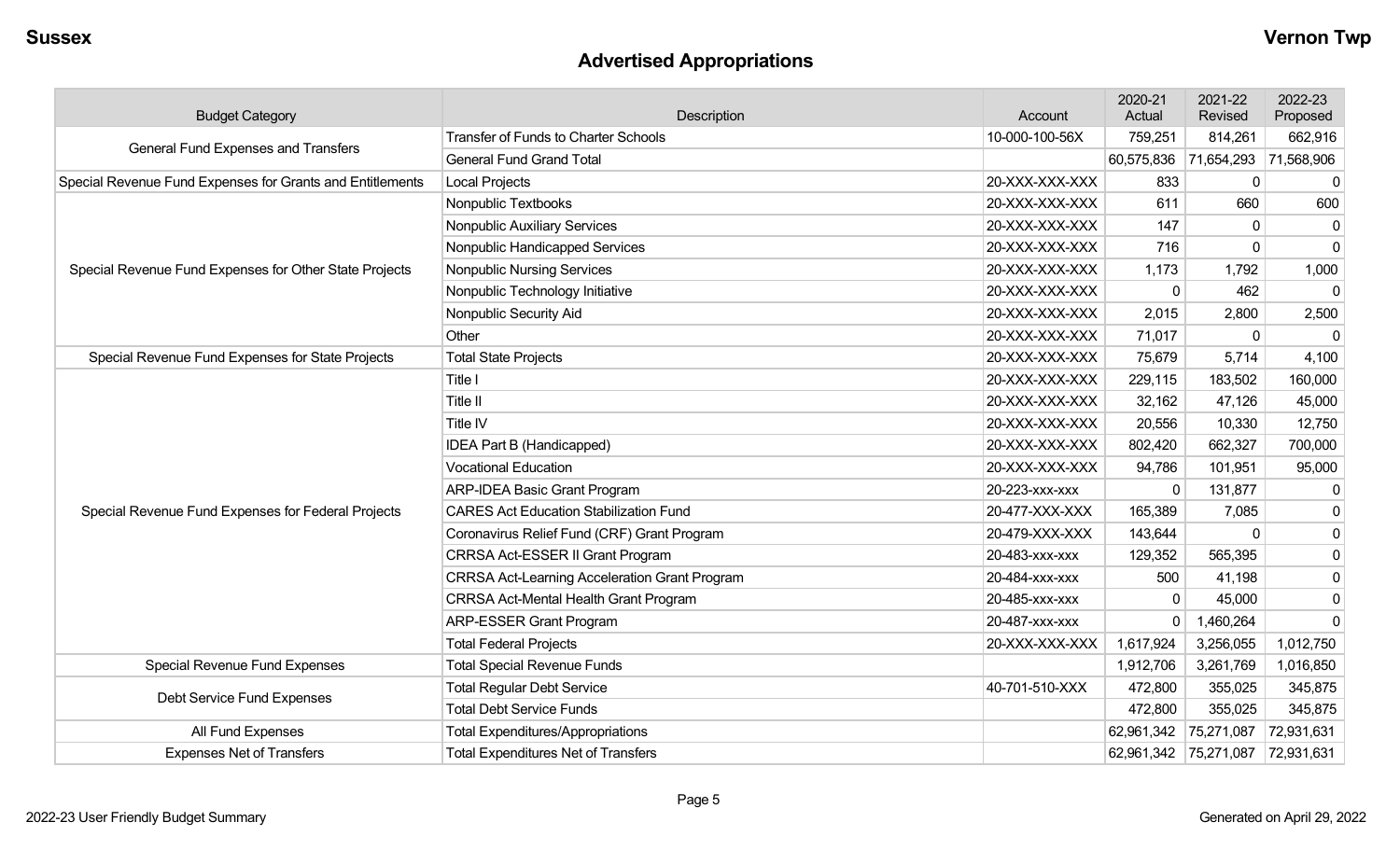# **Advertised Recapitulation of Balances**

| <b>Fund Balance Category</b>                   | <b>Budget Category</b>                                           | Audited<br><b>Balance</b><br>06/30/2020 | Audited<br><b>Balance</b><br>06/30/2021 | Estimated<br><b>Balance</b><br>06/30/2022 | Estimated<br><b>Balance</b><br>06/30/2023 |
|------------------------------------------------|------------------------------------------------------------------|-----------------------------------------|-----------------------------------------|-------------------------------------------|-------------------------------------------|
|                                                | <b>General Operating Budget</b>                                  | 1,274,221                               | 2,750,950                               | 6,632,401                                 | 1,600,730                                 |
| Unrestricted                                   | Repayment of Debt                                                | 0                                       | 0                                       | 0                                         | 0                                         |
|                                                | Capital Reserve                                                  | 973,621                                 | 4,173,621                               | 3,197,722                                 | 309                                       |
|                                                | <b>Adult Education Programs</b>                                  |                                         |                                         |                                           | 0                                         |
|                                                | Maintenance Reserve                                              | 2,470                                   | 2,470                                   | 2,470                                     | 2,470                                     |
|                                                | Legal Reserve                                                    | 3,253,811                               | 3,637,854                               | 715,120                                   |                                           |
| <b>Restricted for General Operating Budget</b> | Unemployment Fund                                                | 227,052                                 | 242,155                                 | 242,155                                   | 242,155                                   |
|                                                | <b>Tuition Reserve</b>                                           | 0                                       | 0                                       |                                           |                                           |
|                                                | <b>Current Expense Emergency Reserve</b>                         | 0                                       | $\mathbf{0}$                            | $\Omega$                                  |                                           |
|                                                | Impact Aid Reserve for General Expenses (Sections 8002 and 8003) | 0                                       | 0                                       | $\Omega$                                  |                                           |
|                                                | Impact Aid Reserve for Capital Expenses (Sections 8007 and 8008) | 0                                       | 0                                       |                                           |                                           |
|                                                | <b>Student Activity Fund</b>                                     | 309,513                                 | 297,997                                 | 297,997                                   | 297,997                                   |
| Restricted for Special Revenue Fund            | Scholarship Fund                                                 | 84,846                                  | 83,055                                  | 83,055                                    | 83,055                                    |
| Restricted for Repayment of Debt               | Restricted for Repayment of Debt                                 |                                         | 0                                       |                                           | 0                                         |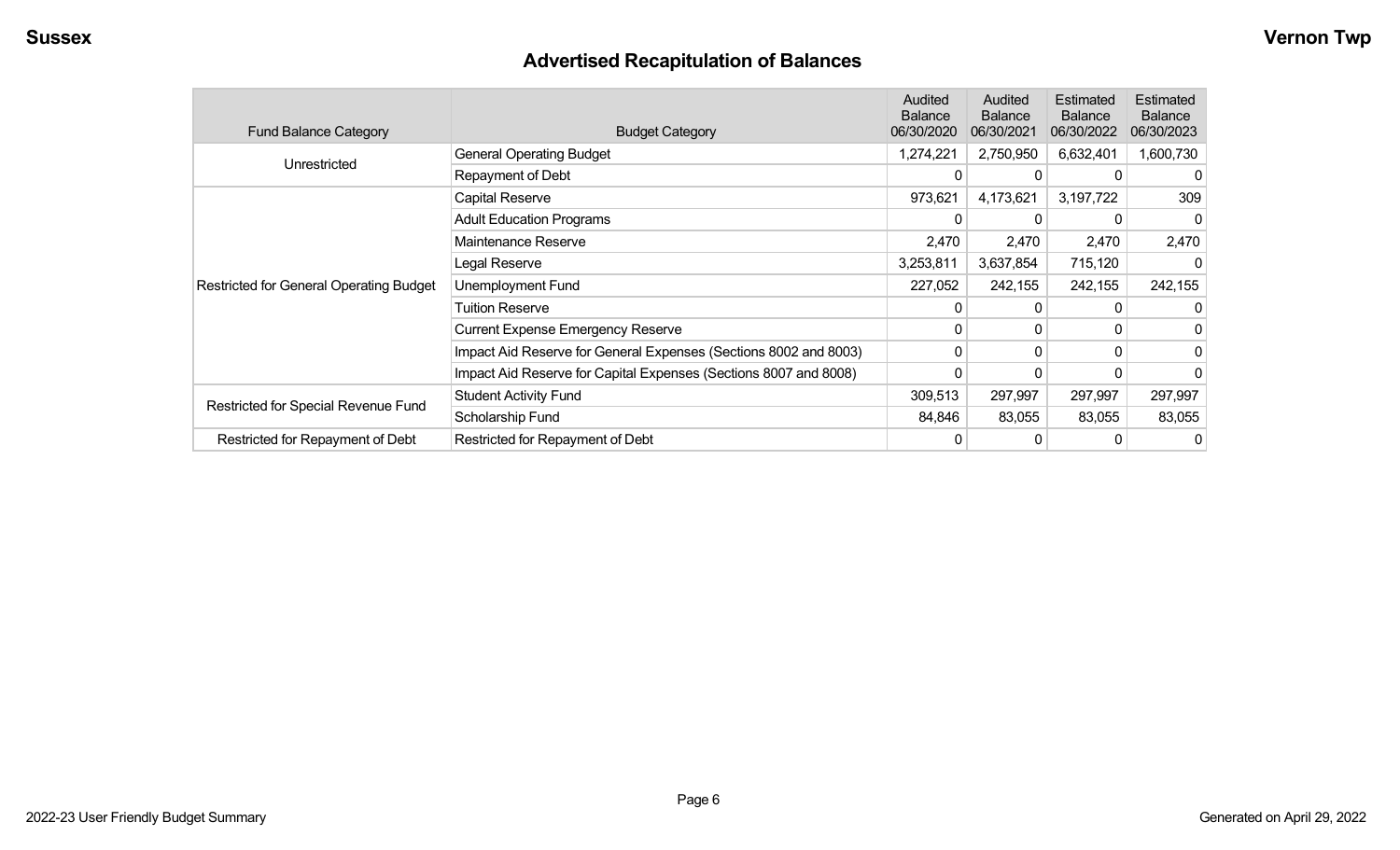#### **Advertised Per Pupil Cost Calculations**

| Per Pupil Cost Calculations                       | 2019-20<br><b>Actual Costs</b> | 2020-21<br><b>Actual Costs</b> | 2021-22<br><b>Original Budget</b> | 2021-22<br><b>Revised Budget</b> | 2022-23<br><b>Proposed Budget</b> |
|---------------------------------------------------|--------------------------------|--------------------------------|-----------------------------------|----------------------------------|-----------------------------------|
| <b>Total Budgetary Comparative Per Pupil Cost</b> | \$18,356                       | \$18,246                       | \$19,301                          | \$20,814                         | \$20,292                          |
| <b>Total Classroom Instruction</b>                | \$10,152                       | \$10,113                       | \$10,660                          | \$11,591                         | \$11,237                          |
| <b>Classroom-Salaries and Benefits</b>            | \$9,715                        | \$9,566                        | \$10,096                          | \$11,027                         | \$10,549                          |
| Classroom-General Supplies and Textbooks          | \$170                          | \$229                          | \$270                             | \$298                            | \$331                             |
| <b>Classroom-Purchased Services</b>               | \$267                          | \$318                          | \$294                             | \$266                            | \$356                             |
| <b>Total Support Services</b>                     | \$3,779                        | \$3,467                        | \$3,943                           | \$4,170                          | \$4,026                           |
| Support Services-Salaries and Benefits            | \$3,457                        | \$3,227                        | \$3,665                           | \$3,954                          | \$3,823                           |
| <b>Total Administrative Costs</b>                 | \$1,738                        | \$1,854                        | \$1,819                           | \$1,986                          | \$1,982                           |
| <b>Administration Salaries and Benefits</b>       | \$1,528                        | \$1,640                        | \$1,589                           | \$1,741                          | \$1,756                           |
| Total Operations and Maintenance of Plant         | \$2,267                        | \$2,424                        | \$2,468                           | \$2,641                          | \$2,607                           |
| Operations and Maintenance-Salaries and Benefits  | \$1,434                        | \$1,502                        | \$1,512                           | \$1,553                          | \$1,608                           |
| <b>Board Contribution to Food Services</b>        | \$0                            | \$0                            | \$0                               | \$7                              | \$0                               |
| <b>Total Extracurricular Costs</b>                | \$411                          | \$378                          | \$404                             | \$412                            | \$432                             |
| <b>Total Equipment Costs</b>                      | \$3                            | \$15                           | \$20                              | \$106                            | \$0                               |
| Legal Costs                                       | \$28                           | \$15                           | \$16                              | \$18                             | \$23                              |
| Employee Benefits as a percentage of salaries*    | 28.57%                         | 28.80%                         | 29.52%                            | 26.85%                           | 29.96%                            |

\*Does not include pension and social security paid by the State on-behalf of the district.

\*\*Federal and State funds in the blended resource school-based budgets.

The information presented in columns 1 through 3 as well as the related descriptions of the per pupil cost calculations are contained in the Taxpayers' Guide to Education Spending and can be found on the Department of Education's Internet website: http://www.state.nj.us/education/guide/. This publication is also available in the board office and public libraries. The same calculations were performed using the 2021-22 revised appropriations and the 2022-23 budgeted appropriations presented in this advertised budget. Total Budgetary Comparative Per Pupil Cost is defined as current expense exclusive of tuition expenditures, transportation, residential costs, and judgments against the school district. For all years it also includes the restricted entitlement aids. With the exception of Total Equipment Cost, each of the other per pupil cost calculations presented is a component of the total comparative per pupil cost, although all components are not shown.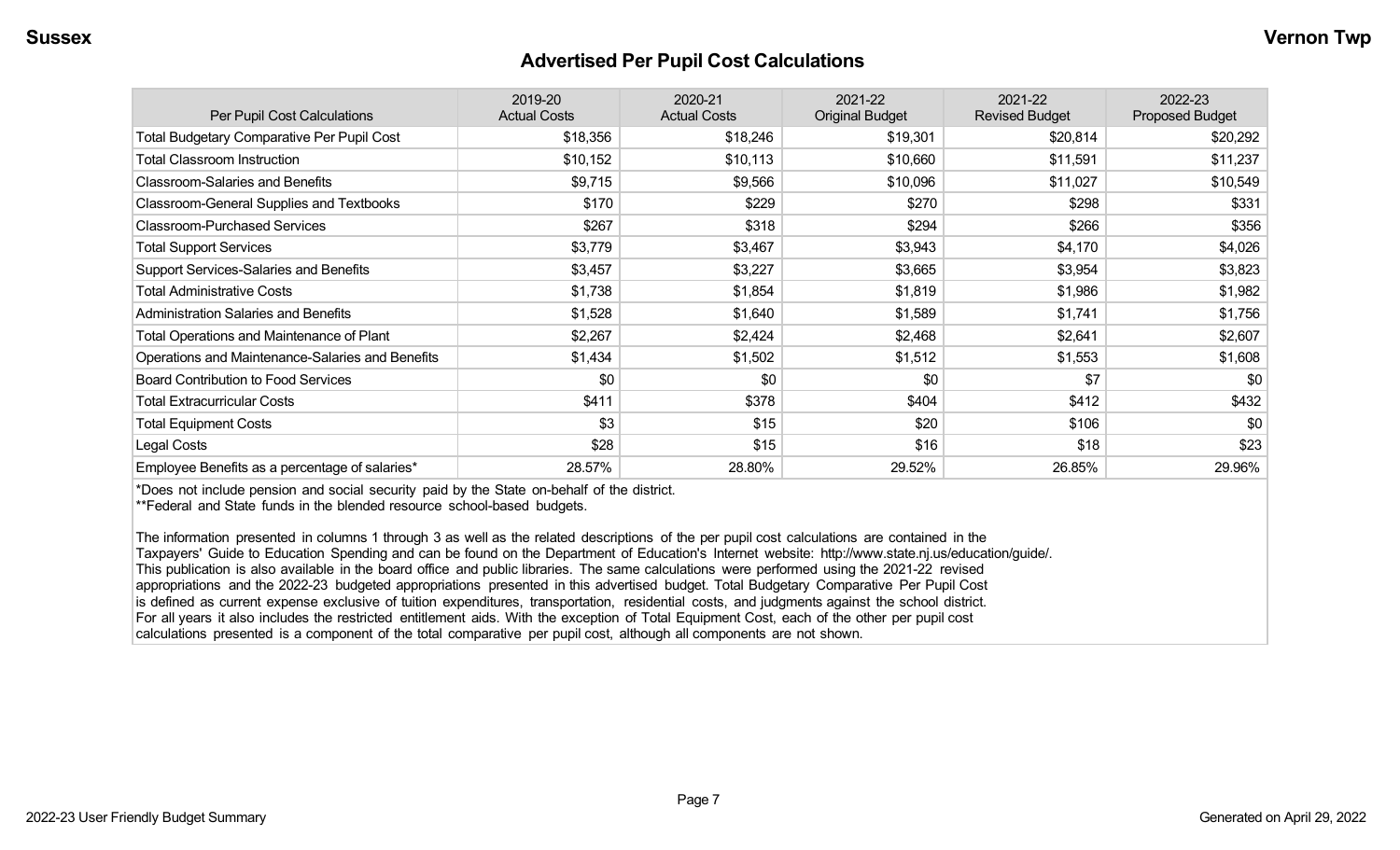#### **Estimated Tax Rates**

| Municipality    | Category                                                                                                           | Amount        |
|-----------------|--------------------------------------------------------------------------------------------------------------------|---------------|
|                 | (A) General Fund School Levy                                                                                       | 44,277,719    |
|                 | (D) Total School Levy                                                                                              | 44,481,118    |
|                 | (B) Estimated Net Taxable Valuation (as of 10/01/21)                                                               | 2,459,644,667 |
|                 | (H) Estimated Equalized Valuation (as of 10/01/21)                                                                 | 2,757,461,391 |
| Vernon Township | (C) Estimated 2022-23 General Fund School Tax Rate, Without Repayment of Debt or Adjustments=100x(A)/(B)           | 1.8002        |
|                 | (F) Estimated 2022-23 Total School Tax Rate, With Repayment of Debt and Adjustments=100x(D)/(B)                    | 1.8084        |
|                 | (I) Estimated 2022-23 Equalized General Fund School Tax Rate, Without Repayment of Debt or Adjustments=100x(A)/(H) | 1.6057        |
|                 | (L) Estimated 2022-23 Equalized Total School Tax Rate, With Repayment of Debt and Adjustments=100x(D)/(H)          | 1.6131        |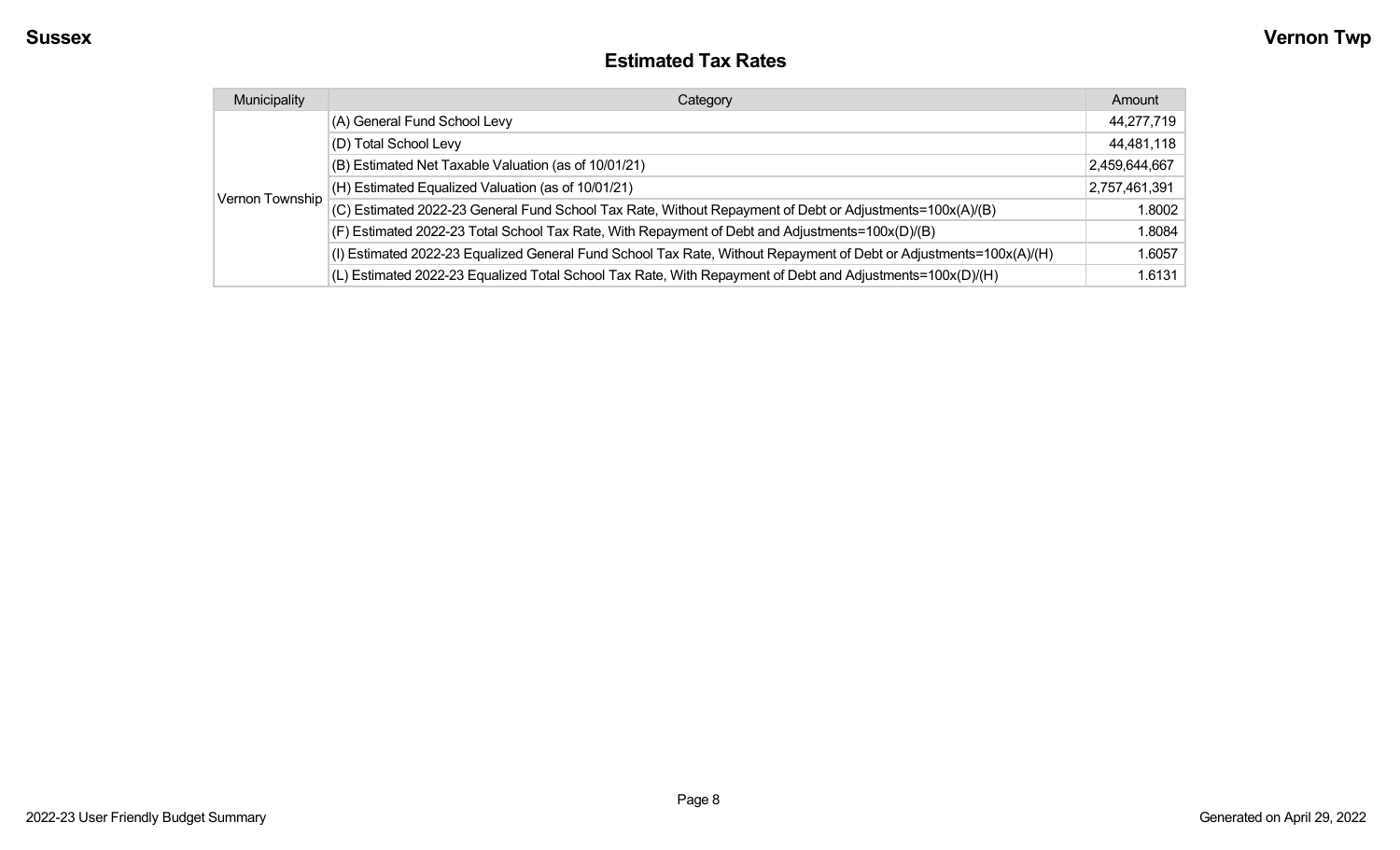| Name           | Category                                                                                  | Measure                   |
|----------------|-------------------------------------------------------------------------------------------|---------------------------|
|                | <b>Job Title</b>                                                                          | <b>Board Secretary</b>    |
|                | Job Title II                                                                              | Interim Business Administ |
|                | <b>Base Annual Salary Amount</b>                                                          | \$150,000                 |
|                | Full-Time Equivalent (FTE)                                                                | 1.0                       |
|                | <b>Shared with Another District?</b>                                                      | N                         |
|                | <b>Shared County</b>                                                                      | None Reported             |
|                | <b>Shared District</b>                                                                    | None Reported             |
|                | <b>Job Title Other District</b>                                                           | None Reported             |
|                | Member of Collective Bargaining Unit (CBU)?                                               | N                         |
|                | <b>Beginning Date of Contract</b>                                                         | 01/03/22                  |
|                | <b>End Date of Contract</b>                                                               | 05/24/22                  |
|                | <b>Contracted Number of Annual Work Days</b>                                              | 260                       |
|                | <b>Contracted Number of Annual Vacation Days</b>                                          | $\mathbf{0}$              |
|                | <b>Contracted Number of Annual Sick Days</b>                                              | $\mathbf{0}$              |
| Carolyn Joseph | Contracted Number of Annual Personal Days                                                 | 0                         |
|                | <b>Contracted Number of Annual Consulting Days</b>                                        | 0                         |
|                | Number of Other Contracted Non-Working Days                                               | $\mathbf{0}$              |
|                | Description of Other Contracted Non-Working Days                                          | None Reported             |
|                | <b>Total Allowances Amount</b>                                                            | \$0                       |
|                | <b>Total Bonuses Amount</b>                                                               | \$0                       |
|                | <b>Total Stipends Amount</b>                                                              | \$0                       |
|                | District Contributions Above Teacher Contract for Insurance (Health, Dental, Life, Other) | \$0                       |
|                | District Contributions Above Teacher Contract for Retirement Plans                        | \$0                       |
|                | <b>Total Contractual Post-Employment Benefit Amount</b>                                   | \$0                       |
|                | Contractual Post-Employment Benefit Description of Payout of Sick days                    | N/A                       |
|                | Contractual Post-Employment Benefit Description of Payout of Vacation days                | N/A                       |
|                | Contractual Post-Employment Benefit Description of Payout of Personal days                | N/A                       |
|                | Contractual Post-Employment Benefit Description of Other Benefits 1                       | None Reported             |
|                | Contractual Post-Employment Benefit Description of Other Benefits 2                       | None Reported             |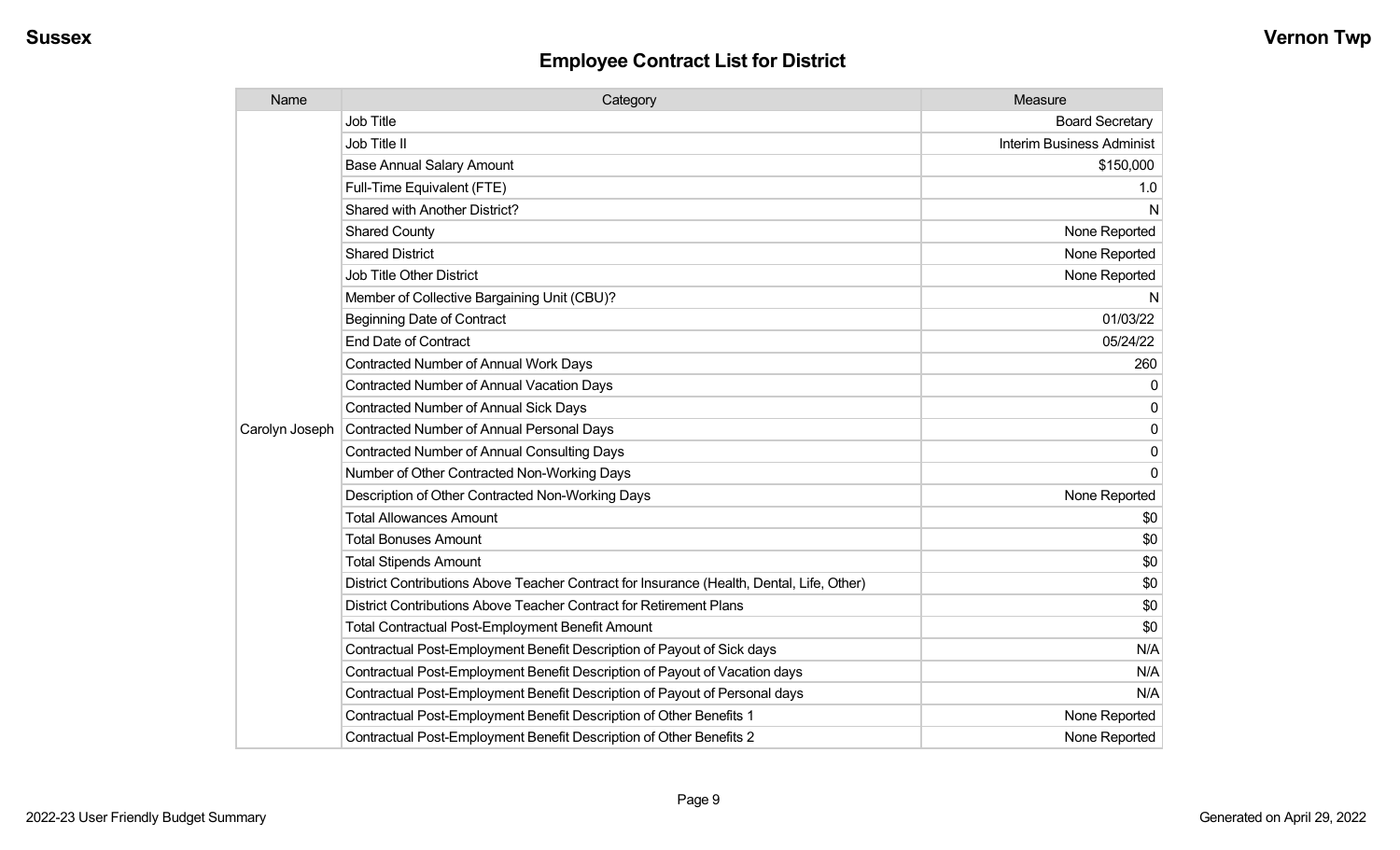| Name           | Category                                                                                 | Measure                         |
|----------------|------------------------------------------------------------------------------------------|---------------------------------|
|                | Contractual Post-Employment Benefit Description of Other Benefits 3                      | None Reported                   |
|                | <b>Total Other/In-Kind Remuneration Amount</b>                                           | \$0                             |
|                | Description of Other/In-Kind Remuneration Annual Option to Buyback Sick Time in Cash     | None Reported                   |
|                | Description of Other/In-Kind Remuneration Annual Option to Buyback Vacation Time in Cash | None Reported                   |
|                | Description of Other/In-Kind Remuneration Annual Option to Buyback Personal Time in Cash | None Reported                   |
| Carolyn Joseph | Description of Other/In-Kind Remuneration Annual Option to Other Remuneration 1          | None Reported                   |
|                | Description of Other/In-Kind Remuneration Annual Option to Other Remuneration 2          | None Reported                   |
|                | Description of Other/In-Kind Remuneration Annual Option to Other Remuneration 3          | None Reported                   |
|                | <b>Additional Comment 1</b>                                                              | None Reported                   |
|                | <b>Additional Comment 2</b>                                                              | None Reported                   |
|                | <b>Additional Comment 3</b>                                                              | None Reported                   |
|                | Job Title                                                                                | <b>Assistant Superintendent</b> |
|                | Job Title II                                                                             | N                               |
|                | <b>Base Annual Salary Amount</b>                                                         | \$170,607                       |
|                | Full-Time Equivalent (FTE)                                                               | 1.0                             |
|                | Shared with Another District?                                                            | N                               |
|                | <b>Shared County</b>                                                                     | None Reported                   |
|                | <b>Shared District</b>                                                                   | None Reported                   |
|                | <b>Job Title Other District</b>                                                          | None Reported                   |
|                | Member of Collective Bargaining Unit (CBU)?                                              | N                               |
| Charles McKay  | <b>Beginning Date of Contract</b>                                                        | 07/01/21                        |
|                | End Date of Contract                                                                     | 06/30/22                        |
|                | <b>Contracted Number of Annual Work Days</b>                                             | 260                             |
|                | <b>Contracted Number of Annual Vacation Days</b>                                         | 29                              |
|                | <b>Contracted Number of Annual Sick Days</b>                                             | 12                              |
|                | <b>Contracted Number of Annual Personal Days</b>                                         | 3                               |
|                | <b>Contracted Number of Annual Consulting Days</b>                                       | 0                               |
|                | Number of Other Contracted Non-Working Days                                              | 14                              |
|                | Description of Other Contracted Non-Working Days                                         | None Reported                   |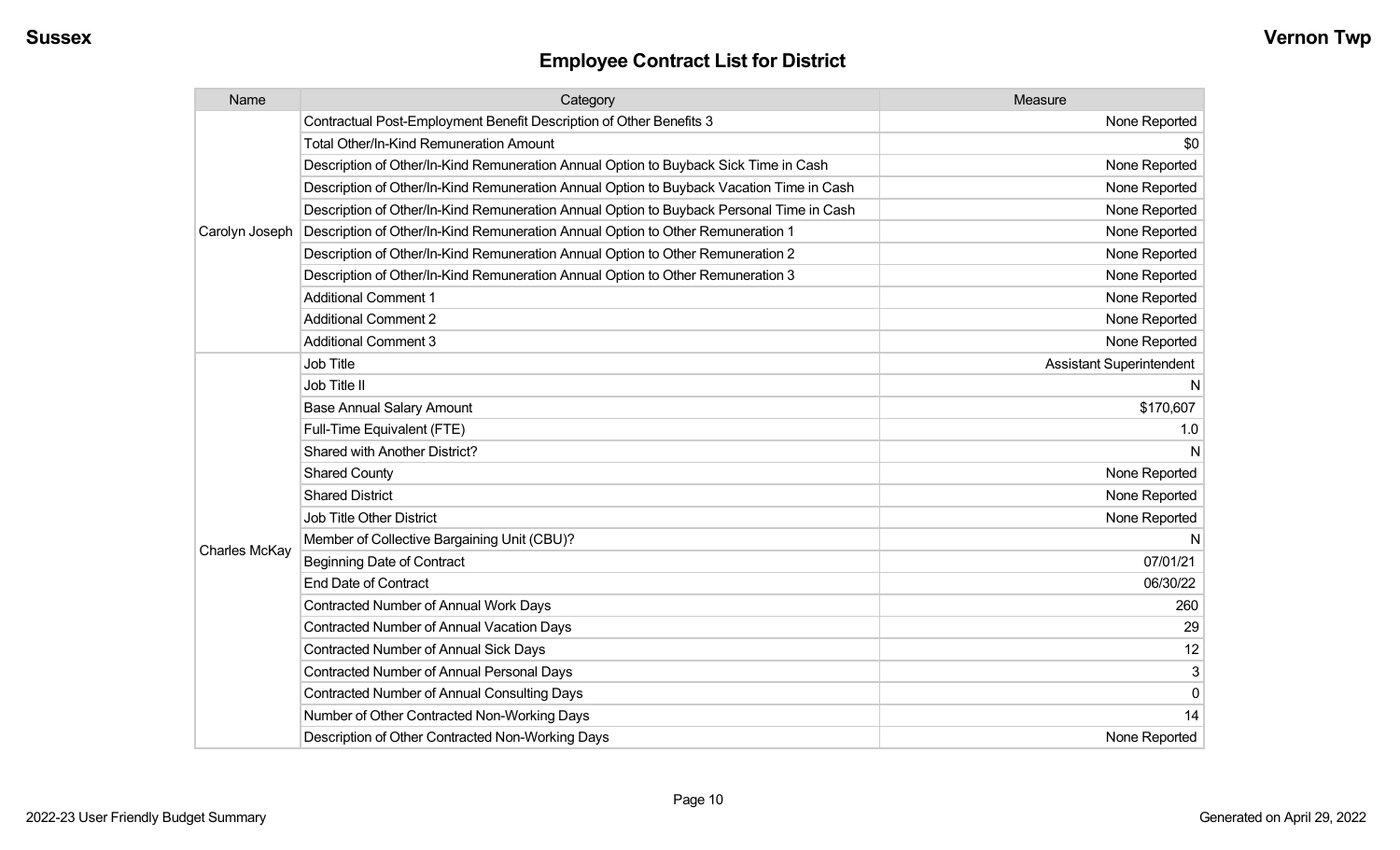| Name                 | Category                                                                                  | Measure                                         |
|----------------------|-------------------------------------------------------------------------------------------|-------------------------------------------------|
|                      | <b>Total Allowances Amount</b>                                                            | \$3,600                                         |
|                      | <b>Total Bonuses Amount</b>                                                               | \$0                                             |
|                      | <b>Total Stipends Amount</b>                                                              | \$0                                             |
|                      | District Contributions Above Teacher Contract for Insurance (Health, Dental, Life, Other) | \$0                                             |
|                      | District Contributions Above Teacher Contract for Retirement Plans                        | \$0                                             |
|                      | <b>Total Contractual Post-Employment Benefit Amount</b>                                   | \$33,254                                        |
|                      | Contractual Post-Employment Benefit Description of Payout of Sick days                    | Unused Sick Days Paid at Retirement             |
|                      | Contractual Post-Employment Benefit Description of Payout of Vacation days                | Unused Accrued Vacation Days Paid at Separation |
|                      | Contractual Post-Employment Benefit Description of Payout of Personal days                | N/A                                             |
|                      | Contractual Post-Employment Benefit Description of Other Benefits 1                       | None Reported                                   |
| <b>Charles McKay</b> | Contractual Post-Employment Benefit Description of Other Benefits 2                       | None Reported                                   |
|                      | Contractual Post-Employment Benefit Description of Other Benefits 3                       | None Reported                                   |
|                      | <b>Total Other/In-Kind Remuneration Amount</b>                                            | \$0                                             |
|                      | Description of Other/In-Kind Remuneration Annual Option to Buyback Sick Time in Cash      | None Reported                                   |
|                      | Description of Other/In-Kind Remuneration Annual Option to Buyback Vacation Time in Cash  | None Reported                                   |
|                      | Description of Other/In-Kind Remuneration Annual Option to Buyback Personal Time in Cash  | None Reported                                   |
|                      | Description of Other/In-Kind Remuneration Annual Option to Other Remuneration 1           | None Reported                                   |
|                      | Description of Other/In-Kind Remuneration Annual Option to Other Remuneration 2           | None Reported                                   |
|                      | Description of Other/In-Kind Remuneration Annual Option to Other Remuneration 3           | None Reported                                   |
|                      | <b>Additional Comment 1</b>                                                               | None Reported                                   |
|                      | <b>Additional Comment 2</b>                                                               | None Reported                                   |
|                      | <b>Additional Comment 3</b>                                                               | None Reported                                   |
|                      | Job Title                                                                                 | Coordinator/Director/Manager/Supervisor         |
|                      | Job Title II                                                                              | <b>Buildings / Grounds</b>                      |
|                      | <b>Base Annual Salary Amount</b>                                                          | \$118,274                                       |
| Darryl Storms        | Full-Time Equivalent (FTE)                                                                | 1.0                                             |
|                      | Shared with Another District?                                                             | N                                               |
|                      | <b>Shared County</b>                                                                      | None Reported                                   |
|                      | <b>Shared District</b>                                                                    | None Reported                                   |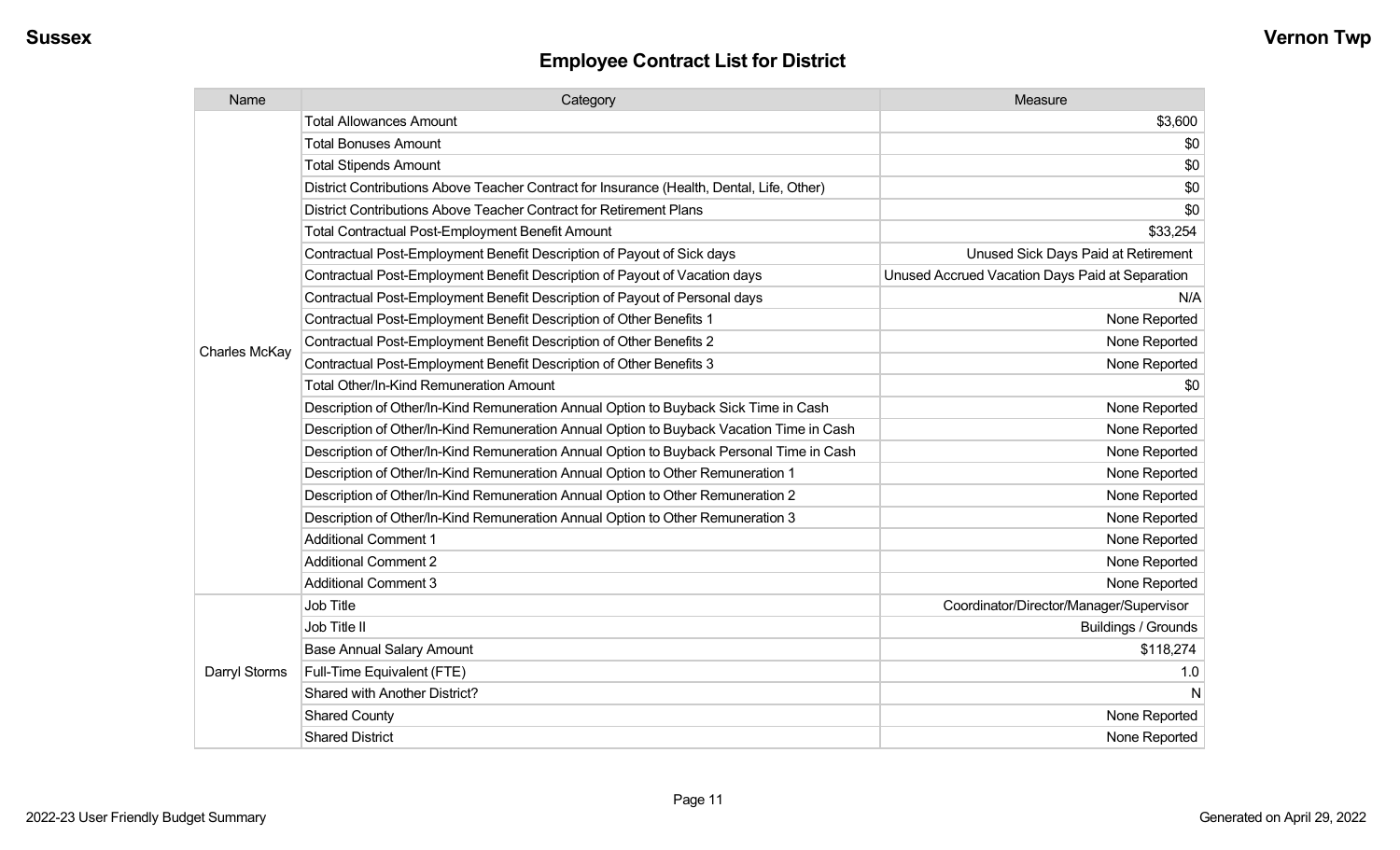| Name          | Category                                                                                  | Measure                                   |
|---------------|-------------------------------------------------------------------------------------------|-------------------------------------------|
|               | Job Title Other District                                                                  | None Reported                             |
|               | Member of Collective Bargaining Unit (CBU)?                                               | N                                         |
|               | <b>Beginning Date of Contract</b>                                                         | 07/01/21                                  |
|               | <b>End Date of Contract</b>                                                               | 06/30/22                                  |
|               | Contracted Number of Annual Work Days                                                     | 240                                       |
|               | Contracted Number of Annual Vacation Days                                                 | 29                                        |
|               | <b>Contracted Number of Annual Sick Days</b>                                              | 10                                        |
|               | Contracted Number of Annual Personal Days                                                 | 5                                         |
|               | <b>Contracted Number of Annual Consulting Days</b>                                        | $\mathbf 0$                               |
|               | Number of Other Contracted Non-Working Days                                               | 14                                        |
|               | Description of Other Contracted Non-Working Days                                          | None Reported                             |
|               | <b>Total Allowances Amount</b>                                                            | \$1,200                                   |
|               | <b>Total Bonuses Amount</b>                                                               | \$0                                       |
|               | <b>Total Stipends Amount</b>                                                              | \$0                                       |
| Darryl Storms | District Contributions Above Teacher Contract for Insurance (Health, Dental, Life, Other) | \$0                                       |
|               | District Contributions Above Teacher Contract for Retirement Plans                        | \$0                                       |
|               | <b>Total Contractual Post-Employment Benefit Amount</b>                                   | \$15,000                                  |
|               | Contractual Post-Employment Benefit Description of Payout of Sick days                    | Unused Sick Days Paid at Retirement       |
|               | Contractual Post-Employment Benefit Description of Payout of Vacation days                | N/A                                       |
|               | Contractual Post-Employment Benefit Description of Payout of Personal days                | N/A                                       |
|               | Contractual Post-Employment Benefit Description of Other Benefits 1                       | None Reported                             |
|               | Contractual Post-Employment Benefit Description of Other Benefits 2                       | None Reported                             |
|               | Contractual Post-Employment Benefit Description of Other Benefits 3                       | None Reported                             |
|               | Total Other/In-Kind Remuneration Amount                                                   | \$0                                       |
|               | Description of Other/In-Kind Remuneration Annual Option to Buyback Sick Time in Cash      | None Reported                             |
|               | Description of Other/In-Kind Remuneration Annual Option to Buyback Vacation Time in Cash  | May Buyback Up to 10 Unused Vacation Days |
|               | Description of Other/In-Kind Remuneration Annual Option to Buyback Personal Time in Cash  | None Reported                             |
|               | Description of Other/In-Kind Remuneration Annual Option to Other Remuneration 1           | None Reported                             |
|               | Description of Other/In-Kind Remuneration Annual Option to Other Remuneration 2           | None Reported                             |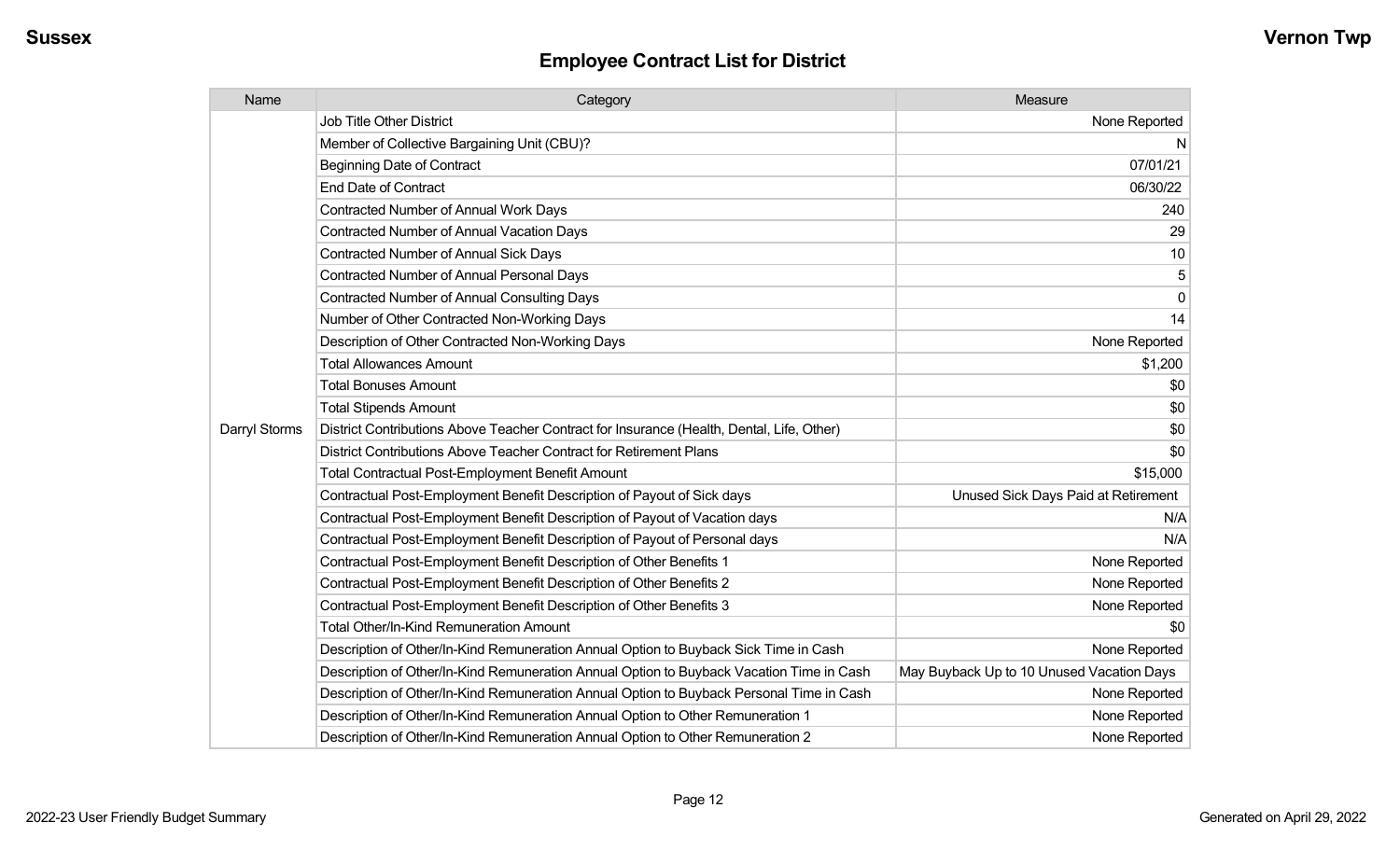| Name             | Category                                                                                  | Measure                |
|------------------|-------------------------------------------------------------------------------------------|------------------------|
| Darryl Storms    | Description of Other/In-Kind Remuneration Annual Option to Other Remuneration 3           | None Reported          |
|                  | <b>Additional Comment 1</b>                                                               | None Reported          |
|                  | <b>Additional Comment 2</b>                                                               | None Reported          |
|                  | <b>Additional Comment 3</b>                                                               | None Reported          |
|                  | Job Title                                                                                 | Information Technology |
|                  | Job Title II                                                                              | Systems Administrator  |
|                  | <b>Base Annual Salary Amount</b>                                                          | \$76,742               |
|                  | Full-Time Equivalent (FTE)                                                                | 1.0                    |
|                  | Shared with Another District?                                                             | N                      |
|                  | <b>Shared County</b>                                                                      | None Reported          |
|                  | <b>Shared District</b>                                                                    | None Reported          |
|                  | <b>Job Title Other District</b>                                                           | None Reported          |
|                  | Member of Collective Bargaining Unit (CBU)?                                               | N                      |
|                  | <b>Beginning Date of Contract</b>                                                         | 07/01/21               |
|                  | <b>End Date of Contract</b>                                                               | 06/30/22               |
|                  | <b>Contracted Number of Annual Work Days</b>                                              | 260                    |
| Denise Gilchrist | <b>Contracted Number of Annual Vacation Days</b>                                          | 21                     |
|                  | Contracted Number of Annual Sick Days                                                     | 10                     |
|                  | <b>Contracted Number of Annual Personal Days</b>                                          | 5                      |
|                  | <b>Contracted Number of Annual Consulting Days</b>                                        | $\Omega$               |
|                  | Number of Other Contracted Non-Working Days                                               | 14                     |
|                  | Description of Other Contracted Non-Working Days                                          | None Reported          |
|                  | <b>Total Allowances Amount</b>                                                            | \$0                    |
|                  | <b>Total Bonuses Amount</b>                                                               | \$0                    |
|                  | <b>Total Stipends Amount</b>                                                              | \$0                    |
|                  | District Contributions Above Teacher Contract for Insurance (Health, Dental, Life, Other) | \$0                    |
|                  | District Contributions Above Teacher Contract for Retirement Plans                        | \$0                    |
|                  | <b>Total Contractual Post-Employment Benefit Amount</b>                                   | \$0                    |
|                  | Contractual Post-Employment Benefit Description of Payout of Sick days                    | N/A                    |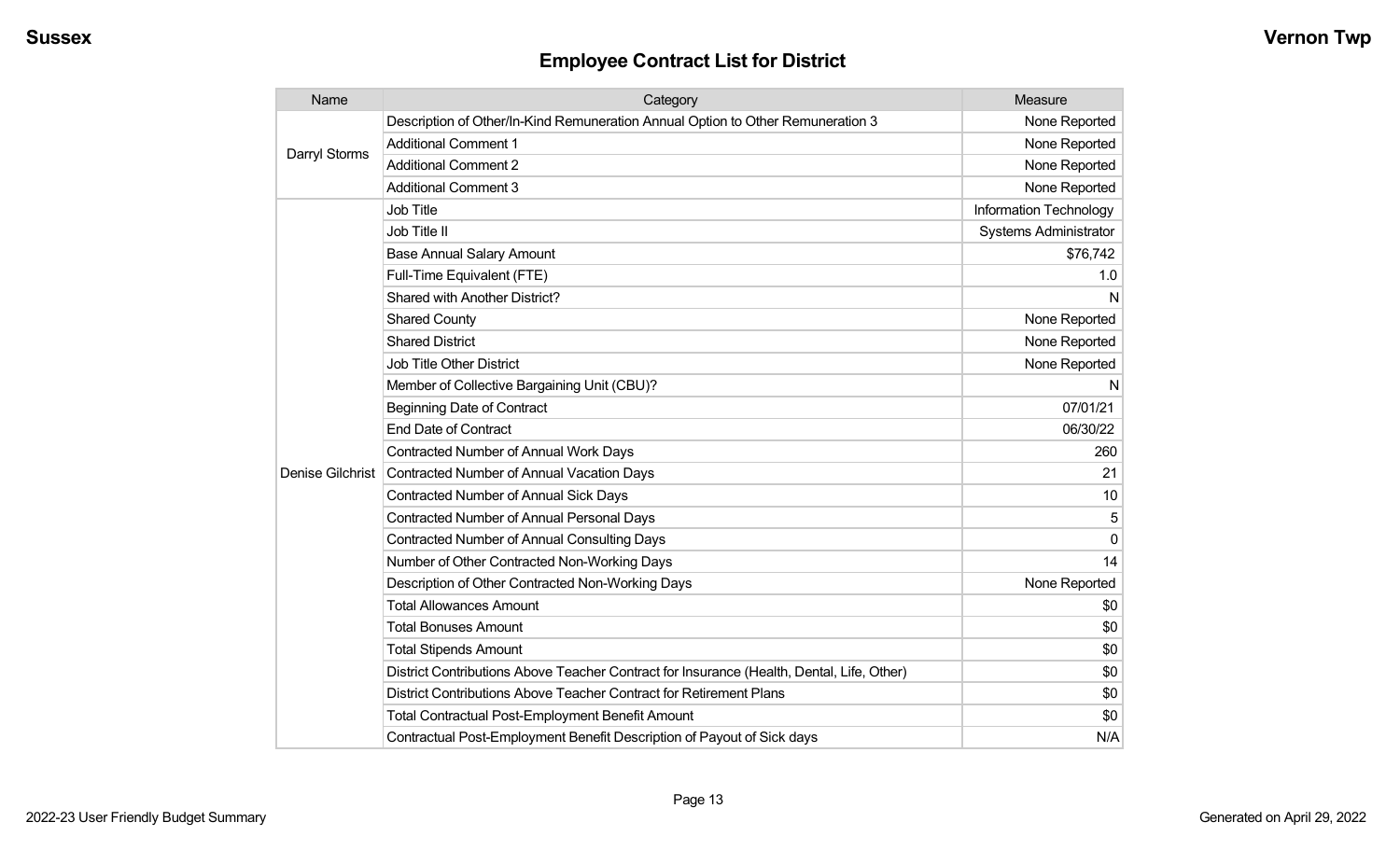| Name             | Category                                                                                 | Measure                         |
|------------------|------------------------------------------------------------------------------------------|---------------------------------|
|                  | Contractual Post-Employment Benefit Description of Payout of Vacation days               | N/A                             |
|                  | Contractual Post-Employment Benefit Description of Payout of Personal days               | N/A                             |
|                  | Contractual Post-Employment Benefit Description of Other Benefits 1                      | None Reported                   |
|                  | Contractual Post-Employment Benefit Description of Other Benefits 2                      | None Reported                   |
|                  | Contractual Post-Employment Benefit Description of Other Benefits 3                      | None Reported                   |
|                  | <b>Total Other/In-Kind Remuneration Amount</b>                                           | \$0                             |
|                  | Description of Other/In-Kind Remuneration Annual Option to Buyback Sick Time in Cash     | None Reported                   |
| Denise Gilchrist | Description of Other/In-Kind Remuneration Annual Option to Buyback Vacation Time in Cash | None Reported                   |
|                  | Description of Other/In-Kind Remuneration Annual Option to Buyback Personal Time in Cash | None Reported                   |
|                  | Description of Other/In-Kind Remuneration Annual Option to Other Remuneration 1          | None Reported                   |
|                  | Description of Other/In-Kind Remuneration Annual Option to Other Remuneration 2          | None Reported                   |
|                  | Description of Other/In-Kind Remuneration Annual Option to Other Remuneration 3          | None Reported                   |
|                  | <b>Additional Comment 1</b>                                                              | None Reported                   |
|                  | <b>Additional Comment 2</b>                                                              | None Reported                   |
|                  | <b>Additional Comment 3</b>                                                              | None Reported                   |
|                  | <b>Job Title</b>                                                                         | <b>Administrative Assistant</b> |
|                  | Job Title II                                                                             | <b>Business Administrator's</b> |
|                  | <b>Base Annual Salary Amount</b>                                                         | \$79,379                        |
|                  | Full-Time Equivalent (FTE)                                                               | 1.0                             |
|                  | Shared with Another District?                                                            | N                               |
|                  | <b>Shared County</b>                                                                     | None Reported                   |
|                  | <b>Shared District</b>                                                                   | None Reported                   |
| Jennifer Smith   | <b>Job Title Other District</b>                                                          | None Reported                   |
|                  | Member of Collective Bargaining Unit (CBU)?                                              | N                               |
|                  | <b>Beginning Date of Contract</b>                                                        | 07/01/21                        |
|                  | <b>End Date of Contract</b>                                                              | 06/30/22                        |
|                  | Contracted Number of Annual Work Days                                                    | 260                             |
|                  | Contracted Number of Annual Vacation Days                                                | 25                              |
|                  | Contracted Number of Annual Sick Days                                                    | 10                              |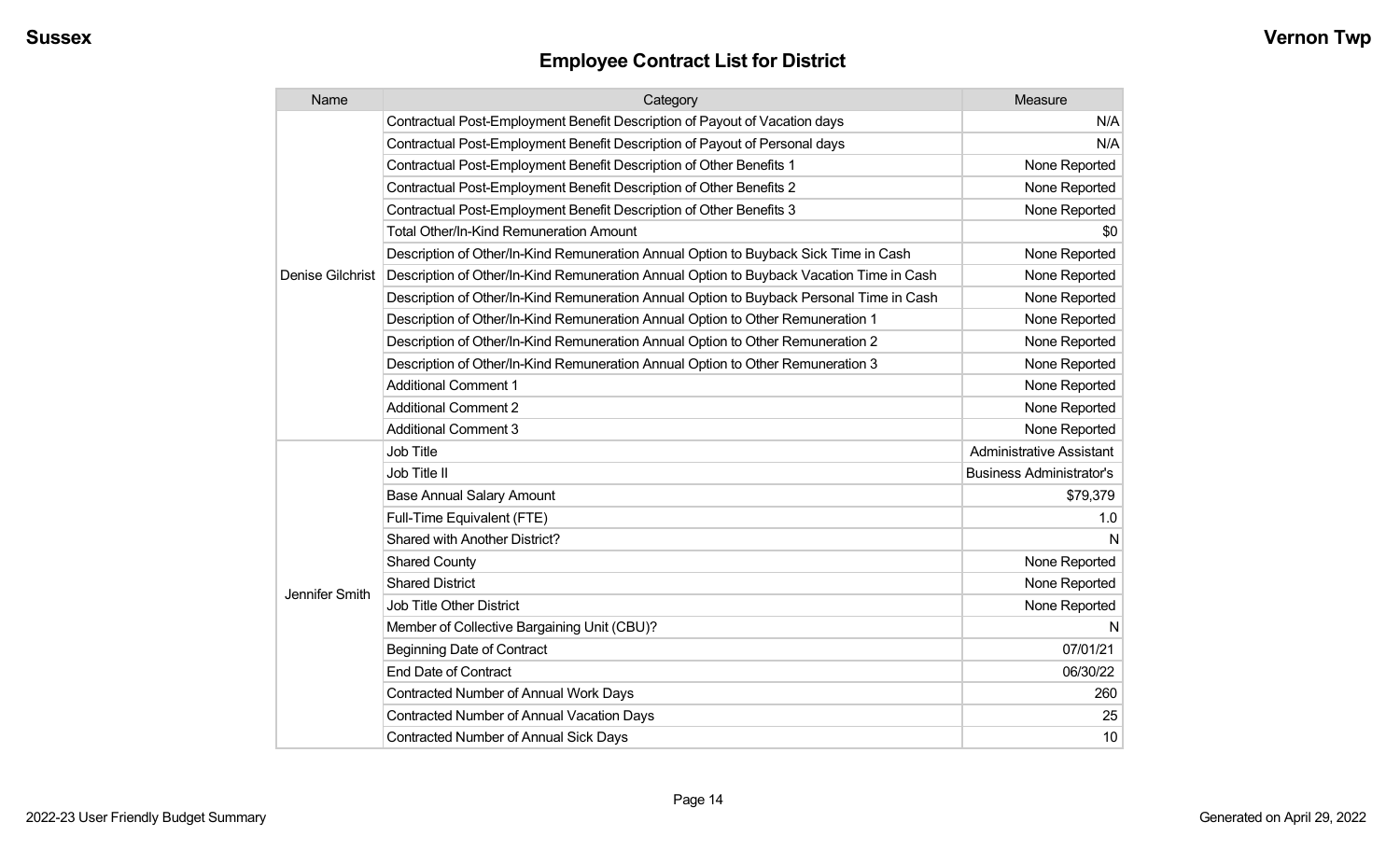| Name           | Category                                                                                  | Measure       |
|----------------|-------------------------------------------------------------------------------------------|---------------|
|                | <b>Contracted Number of Annual Personal Days</b>                                          | 5             |
|                | <b>Contracted Number of Annual Consulting Days</b>                                        | $\mathbf 0$   |
|                | Number of Other Contracted Non-Working Days                                               | 14            |
|                | Description of Other Contracted Non-Working Days                                          | None Reported |
|                | <b>Total Allowances Amount</b>                                                            | \$0           |
|                | <b>Total Bonuses Amount</b>                                                               | \$0           |
|                | <b>Total Stipends Amount</b>                                                              | \$0           |
|                | District Contributions Above Teacher Contract for Insurance (Health, Dental, Life, Other) | \$0           |
|                | District Contributions Above Teacher Contract for Retirement Plans                        | \$0           |
|                | <b>Total Contractual Post-Employment Benefit Amount</b>                                   | \$0           |
|                | Contractual Post-Employment Benefit Description of Payout of Sick days                    | N/A           |
|                | Contractual Post-Employment Benefit Description of Payout of Vacation days                | N/A           |
| Jennifer Smith | Contractual Post-Employment Benefit Description of Payout of Personal days                | N/A           |
|                | Contractual Post-Employment Benefit Description of Other Benefits 1                       | None Reported |
|                | Contractual Post-Employment Benefit Description of Other Benefits 2                       | None Reported |
|                | Contractual Post-Employment Benefit Description of Other Benefits 3                       | None Reported |
|                | Total Other/In-Kind Remuneration Amount                                                   | \$0           |
|                | Description of Other/In-Kind Remuneration Annual Option to Buyback Sick Time in Cash      | None Reported |
|                | Description of Other/In-Kind Remuneration Annual Option to Buyback Vacation Time in Cash  | None Reported |
|                | Description of Other/In-Kind Remuneration Annual Option to Buyback Personal Time in Cash  | None Reported |
|                | Description of Other/In-Kind Remuneration Annual Option to Other Remuneration 1           | None Reported |
|                | Description of Other/In-Kind Remuneration Annual Option to Other Remuneration 2           | None Reported |
|                | Description of Other/In-Kind Remuneration Annual Option to Other Remuneration 3           | None Reported |
|                | <b>Additional Comment 1</b>                                                               | None Reported |
|                | <b>Additional Comment 2</b>                                                               | None Reported |
|                | <b>Additional Comment 3</b>                                                               | None Reported |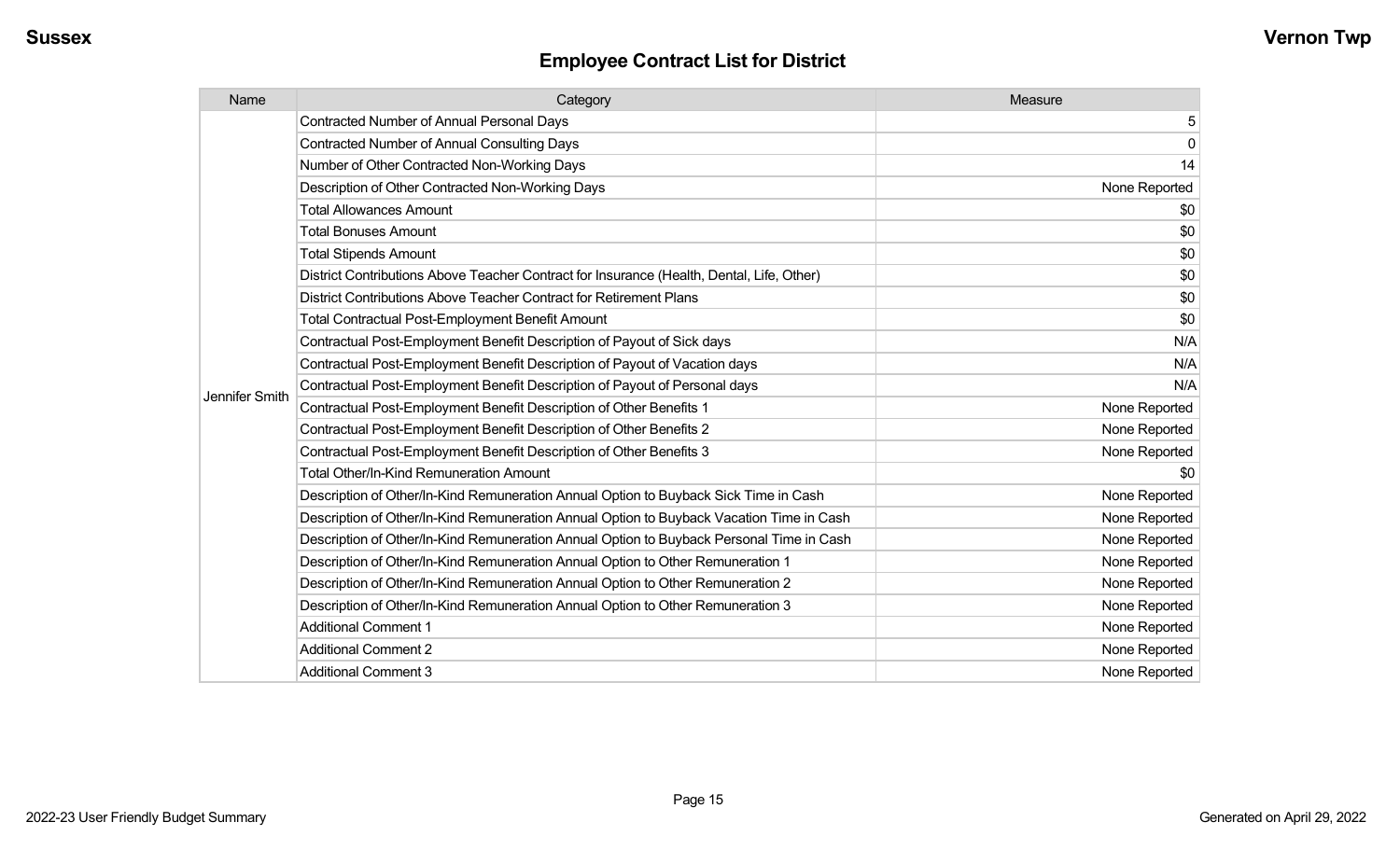| Name          | Category                                                                                  | Measure                                         |
|---------------|-------------------------------------------------------------------------------------------|-------------------------------------------------|
|               | Job Title                                                                                 | Superintendent                                  |
|               | Job Title II                                                                              | N                                               |
|               | <b>Base Annual Salary Amount</b>                                                          | \$182,460                                       |
|               | Full-Time Equivalent (FTE)                                                                | 1.0                                             |
|               | Shared with Another District?                                                             | N                                               |
|               | <b>Shared County</b>                                                                      | None Reported                                   |
|               | <b>Shared District</b>                                                                    | None Reported                                   |
|               | Job Title Other District                                                                  | None Reported                                   |
|               | Member of Collective Bargaining Unit (CBU)?                                               | N                                               |
|               | <b>Beginning Date of Contract</b>                                                         | 07/01/21                                        |
|               | <b>End Date of Contract</b>                                                               | 06/30/25                                        |
|               | <b>Contracted Number of Annual Work Days</b>                                              | 260                                             |
|               | Contracted Number of Annual Vacation Days                                                 | 24                                              |
|               | Contracted Number of Annual Sick Days                                                     | 12                                              |
| Karen D'Avino | Contracted Number of Annual Personal Days                                                 | 3                                               |
|               | <b>Contracted Number of Annual Consulting Days</b>                                        | $\mathbf 0$                                     |
|               | Number of Other Contracted Non-Working Days                                               | 14                                              |
|               | Description of Other Contracted Non-Working Days                                          | None Reported                                   |
|               | <b>Total Allowances Amount</b>                                                            | \$6,400                                         |
|               | <b>Total Bonuses Amount</b>                                                               | \$0                                             |
|               | <b>Total Stipends Amount</b>                                                              | \$0                                             |
|               | District Contributions Above Teacher Contract for Insurance (Health, Dental, Life, Other) | \$0                                             |
|               | District Contributions Above Teacher Contract for Retirement Plans                        | \$0                                             |
|               | Total Contractual Post-Employment Benefit Amount                                          | \$31,125                                        |
|               | Contractual Post-Employment Benefit Description of Payout of Sick days                    | Unused Sick Days Paid at Retirement             |
|               | Contractual Post-Employment Benefit Description of Payout of Vacation days                | Unused Accrued Vacation Days Paid at Separation |
|               | Contractual Post-Employment Benefit Description of Payout of Personal days                | N/A                                             |
|               | Contractual Post-Employment Benefit Description of Other Benefits 1                       | None Reported                                   |
|               | Contractual Post-Employment Benefit Description of Other Benefits 2                       | None Reported                                   |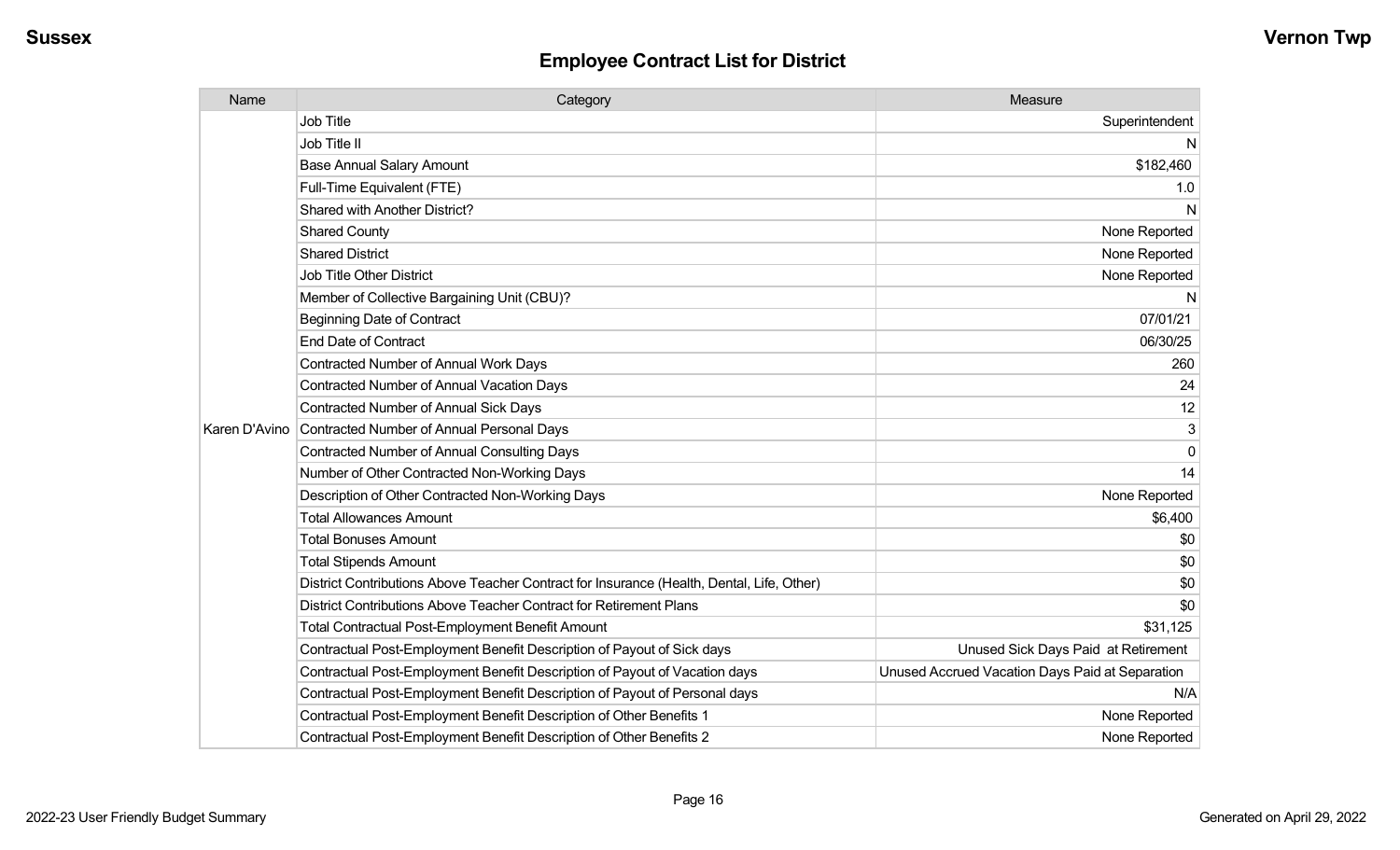| Name             | Category                                                                                 | Measure                        |
|------------------|------------------------------------------------------------------------------------------|--------------------------------|
| Karen D'Avino    | Contractual Post-Employment Benefit Description of Other Benefits 3                      | None Reported                  |
|                  | Total Other/In-Kind Remuneration Amount                                                  | \$0                            |
|                  | Description of Other/In-Kind Remuneration Annual Option to Buyback Sick Time in Cash     | None Reported                  |
|                  | Description of Other/In-Kind Remuneration Annual Option to Buyback Vacation Time in Cash | None Reported                  |
|                  | Description of Other/In-Kind Remuneration Annual Option to Buyback Personal Time in Cash | None Reported                  |
|                  | Description of Other/In-Kind Remuneration Annual Option to Other Remuneration 1          | None Reported                  |
|                  | Description of Other/In-Kind Remuneration Annual Option to Other Remuneration 2          | None Reported                  |
|                  | Description of Other/In-Kind Remuneration Annual Option to Other Remuneration 3          | None Reported                  |
|                  | <b>Additional Comment 1</b>                                                              | None Reported                  |
|                  | <b>Additional Comment 2</b>                                                              | None Reported                  |
|                  | <b>Additional Comment 3</b>                                                              | None Reported                  |
|                  | <b>Job Title</b>                                                                         | <b>Information Technology</b>  |
|                  | Job Title II                                                                             | <b>Chief Technolgy Officer</b> |
|                  | <b>Base Annual Salary Amount</b>                                                         | \$109,964                      |
|                  | Full-Time Equivalent (FTE)                                                               | 1.0                            |
|                  | Shared with Another District?                                                            | N                              |
|                  | <b>Shared County</b>                                                                     | None Reported                  |
|                  | <b>Shared District</b>                                                                   | None Reported                  |
|                  | Job Title Other District                                                                 | None Reported                  |
| <b>Matt Shea</b> | Member of Collective Bargaining Unit (CBU)?                                              | N                              |
|                  | <b>Beginning Date of Contract</b>                                                        | 07/01/21                       |
|                  | <b>End Date of Contract</b>                                                              | 06/30/22                       |
|                  | <b>Contracted Number of Annual Work Days</b>                                             | 240                            |
|                  | <b>Contracted Number of Annual Vacation Days</b>                                         | 25                             |
|                  | <b>Contracted Number of Annual Sick Days</b>                                             | 10                             |
|                  | Contracted Number of Annual Personal Days                                                | 5                              |
|                  | <b>Contracted Number of Annual Consulting Days</b>                                       | $\mathbf 0$                    |
|                  | Number of Other Contracted Non-Working Days                                              | 14                             |
|                  | Description of Other Contracted Non-Working Days                                         | None Reported                  |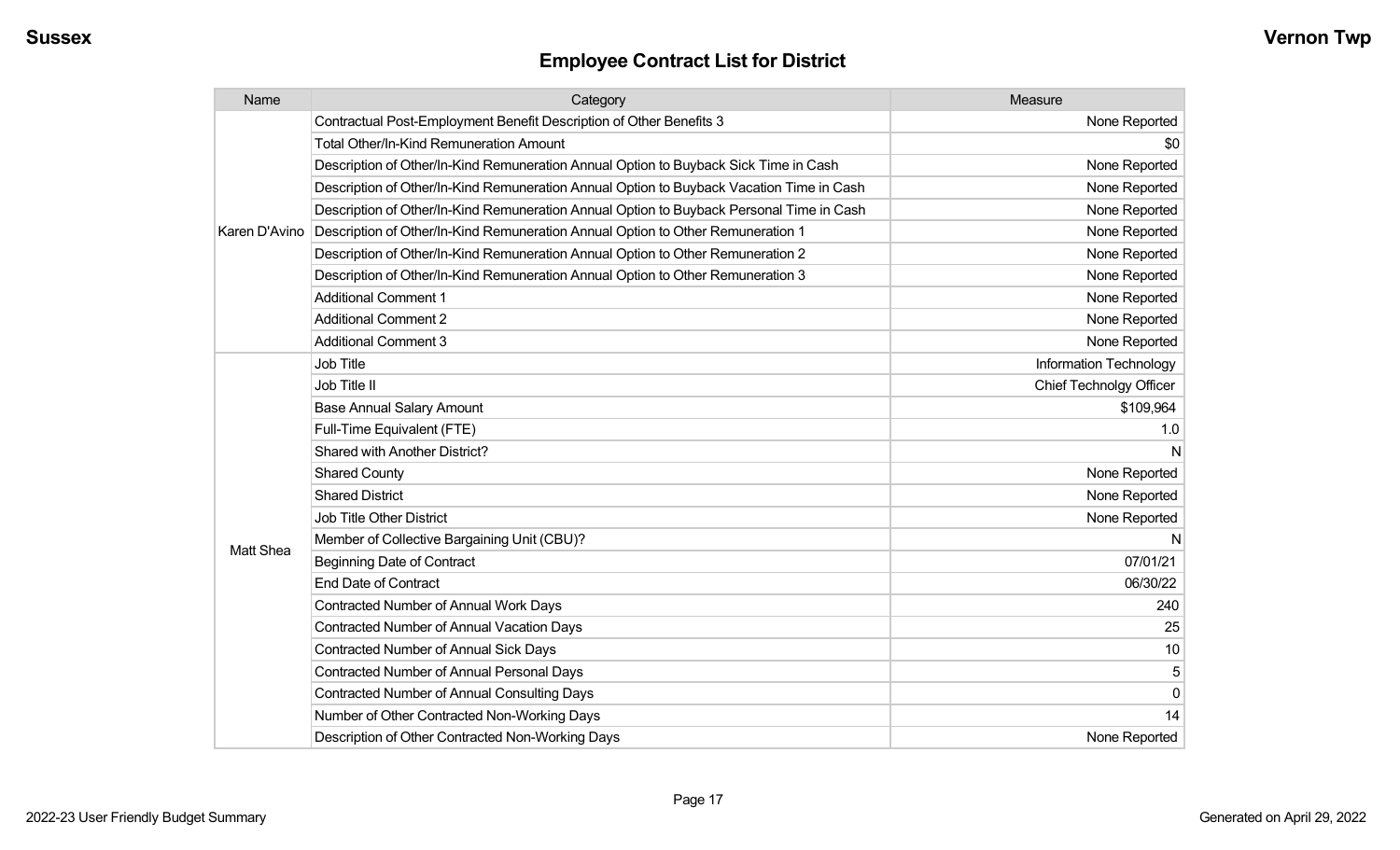| Name                 | Category                                                                                  | Measure                                   |
|----------------------|-------------------------------------------------------------------------------------------|-------------------------------------------|
|                      | <b>Total Allowances Amount</b>                                                            | \$1,200                                   |
|                      | <b>Total Bonuses Amount</b>                                                               | \$0                                       |
|                      | <b>Total Stipends Amount</b>                                                              | \$0                                       |
|                      | District Contributions Above Teacher Contract for Insurance (Health, Dental, Life, Other) | \$0                                       |
|                      | District Contributions Above Teacher Contract for Retirement Plans                        | \$0                                       |
|                      | <b>Total Contractual Post-Employment Benefit Amount</b>                                   | \$0                                       |
|                      | Contractual Post-Employment Benefit Description of Payout of Sick days                    | N/A                                       |
|                      | Contractual Post-Employment Benefit Description of Payout of Vacation days                | N/A                                       |
|                      | Contractual Post-Employment Benefit Description of Payout of Personal days                | N/A                                       |
|                      | Contractual Post-Employment Benefit Description of Other Benefits 1                       | None Reported                             |
| <b>Matt Shea</b>     | Contractual Post-Employment Benefit Description of Other Benefits 2                       | None Reported                             |
|                      | Contractual Post-Employment Benefit Description of Other Benefits 3                       | None Reported                             |
|                      | <b>Total Other/In-Kind Remuneration Amount</b>                                            | \$0                                       |
|                      | Description of Other/In-Kind Remuneration Annual Option to Buyback Sick Time in Cash      | None Reported                             |
|                      | Description of Other/In-Kind Remuneration Annual Option to Buyback Vacation Time in Cash  | May Buyback Up to 10 Unused Vacation Days |
|                      | Description of Other/In-Kind Remuneration Annual Option to Buyback Personal Time in Cash  | None Reported                             |
|                      | Description of Other/In-Kind Remuneration Annual Option to Other Remuneration 1           | None Reported                             |
|                      | Description of Other/In-Kind Remuneration Annual Option to Other Remuneration 2           | None Reported                             |
|                      | Description of Other/In-Kind Remuneration Annual Option to Other Remuneration 3           | None Reported                             |
|                      | <b>Additional Comment 1</b>                                                               | None Reported                             |
|                      | <b>Additional Comment 2</b>                                                               | None Reported                             |
|                      | <b>Additional Comment 3</b>                                                               | None Reported                             |
|                      | Job Title                                                                                 | Information Technology                    |
| <b>Ronald Harris</b> | Job Title II                                                                              | Network Administrator                     |
|                      | <b>Base Annual Salary Amount</b>                                                          | \$83,085                                  |
|                      | Full-Time Equivalent (FTE)                                                                | 1.0                                       |
|                      | <b>Shared with Another District?</b>                                                      | N                                         |
|                      | <b>Shared County</b>                                                                      | None Reported                             |
|                      | <b>Shared District</b>                                                                    | None Reported                             |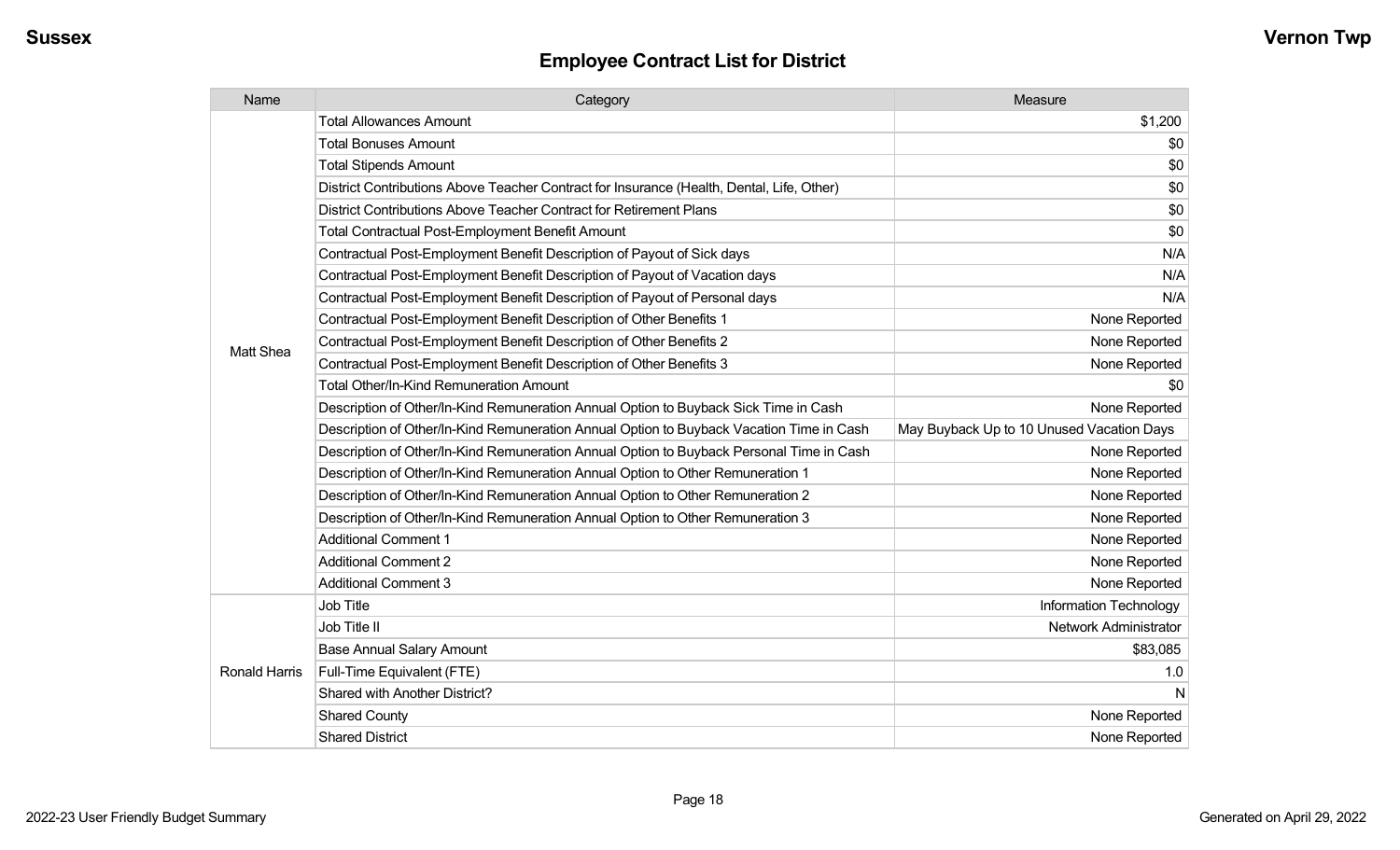| Name                 | Category                                                                                  | Measure       |
|----------------------|-------------------------------------------------------------------------------------------|---------------|
|                      | <b>Job Title Other District</b>                                                           | None Reported |
|                      | Member of Collective Bargaining Unit (CBU)?                                               | N             |
|                      | <b>Beginning Date of Contract</b>                                                         | 07/01/21      |
|                      | <b>End Date of Contract</b>                                                               | 06/30/22      |
|                      | <b>Contracted Number of Annual Work Days</b>                                              | 260           |
|                      | <b>Contracted Number of Annual Vacation Days</b>                                          | 20            |
|                      | Contracted Number of Annual Sick Days                                                     | 10            |
|                      | <b>Contracted Number of Annual Personal Days</b>                                          | 5             |
|                      | <b>Contracted Number of Annual Consulting Days</b>                                        | $\Omega$      |
|                      | Number of Other Contracted Non-Working Days                                               | 14            |
|                      | Description of Other Contracted Non-Working Days                                          | None Reported |
|                      | <b>Total Allowances Amount</b>                                                            | \$0           |
|                      | <b>Total Bonuses Amount</b>                                                               | \$0           |
|                      | <b>Total Stipends Amount</b>                                                              | \$0           |
| <b>Ronald Harris</b> | District Contributions Above Teacher Contract for Insurance (Health, Dental, Life, Other) | \$0           |
|                      | District Contributions Above Teacher Contract for Retirement Plans                        | \$0           |
|                      | <b>Total Contractual Post-Employment Benefit Amount</b>                                   | \$0           |
|                      | Contractual Post-Employment Benefit Description of Payout of Sick days                    | N/A           |
|                      | Contractual Post-Employment Benefit Description of Payout of Vacation days                | N/A           |
|                      | Contractual Post-Employment Benefit Description of Payout of Personal days                | N/A           |
|                      | Contractual Post-Employment Benefit Description of Other Benefits 1                       | None Reported |
|                      | Contractual Post-Employment Benefit Description of Other Benefits 2                       | None Reported |
|                      | Contractual Post-Employment Benefit Description of Other Benefits 3                       | None Reported |
|                      | Total Other/In-Kind Remuneration Amount                                                   | \$0           |
|                      | Description of Other/In-Kind Remuneration Annual Option to Buyback Sick Time in Cash      | None Reported |
|                      | Description of Other/In-Kind Remuneration Annual Option to Buyback Vacation Time in Cash  | None Reported |
|                      | Description of Other/In-Kind Remuneration Annual Option to Buyback Personal Time in Cash  | None Reported |
|                      | Description of Other/In-Kind Remuneration Annual Option to Other Remuneration 1           | None Reported |
|                      | Description of Other/In-Kind Remuneration Annual Option to Other Remuneration 2           | None Reported |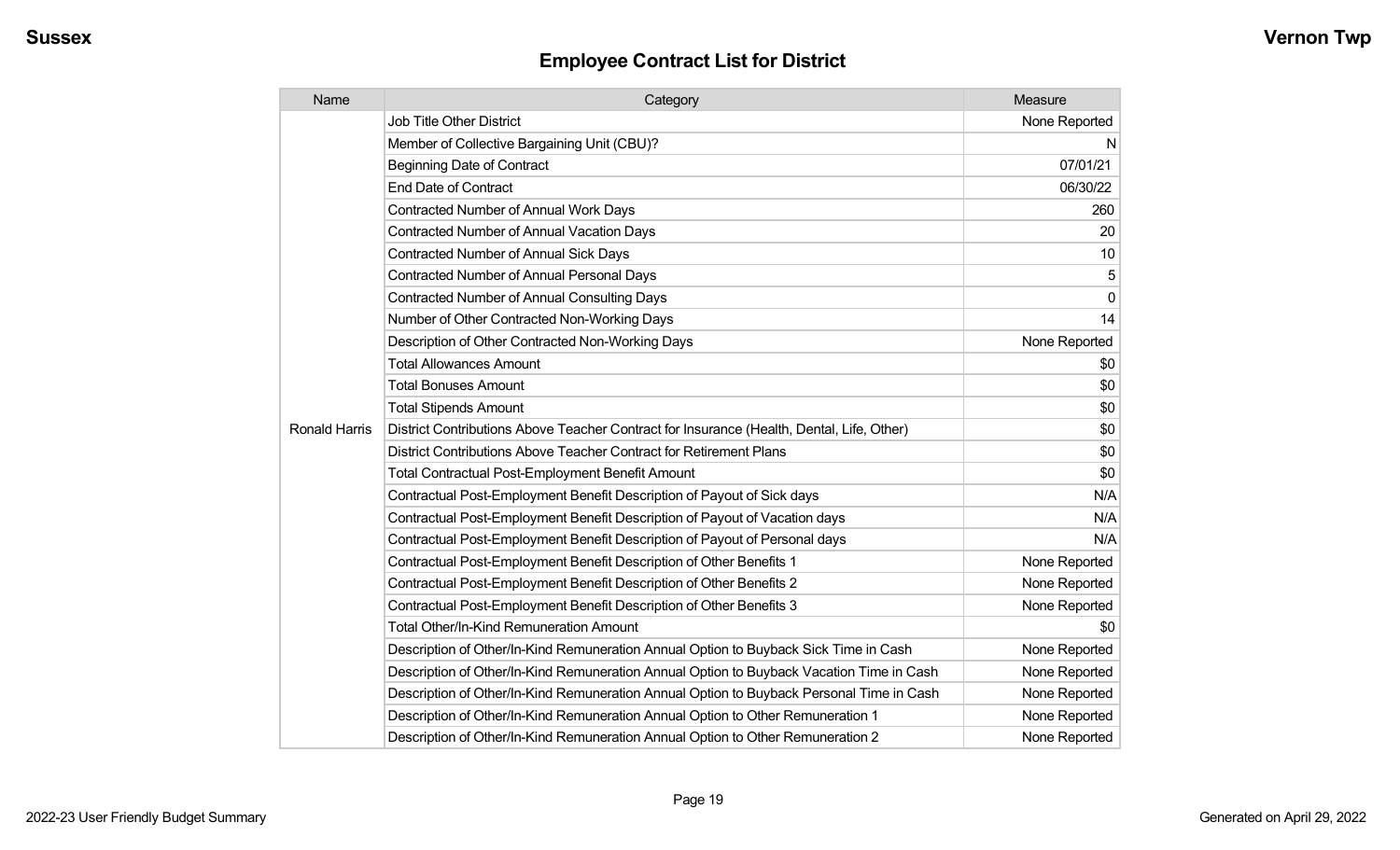| Name                   | Category                                                                                  | Measure                         |
|------------------------|-------------------------------------------------------------------------------------------|---------------------------------|
| Ronald Harris          | Description of Other/In-Kind Remuneration Annual Option to Other Remuneration 3           | None Reported                   |
|                        | <b>Additional Comment 1</b>                                                               | None Reported                   |
|                        | <b>Additional Comment 2</b>                                                               | None Reported                   |
|                        | <b>Additional Comment 3</b>                                                               | None Reported                   |
|                        | Job Title                                                                                 | <b>Administrative Assistant</b> |
|                        | Job Title II                                                                              | Superintendent's                |
|                        | <b>Base Annual Salary Amount</b>                                                          | \$93,913                        |
|                        | Full-Time Equivalent (FTE)                                                                | 1.0                             |
|                        | Shared with Another District?                                                             | N                               |
|                        | <b>Shared County</b>                                                                      | None Reported                   |
|                        | <b>Shared District</b>                                                                    | None Reported                   |
|                        | <b>Job Title Other District</b>                                                           | None Reported                   |
|                        | Member of Collective Bargaining Unit (CBU)?                                               | N                               |
|                        | <b>Beginning Date of Contract</b>                                                         | 07/01/21                        |
|                        | <b>End Date of Contract</b>                                                               | 06/30/22                        |
|                        | <b>Contracted Number of Annual Work Days</b>                                              | 260                             |
| <b>Ruth Gagliostro</b> | Contracted Number of Annual Vacation Days                                                 | 25                              |
|                        | <b>Contracted Number of Annual Sick Days</b>                                              | 10                              |
|                        | <b>Contracted Number of Annual Personal Days</b>                                          | 5                               |
|                        | <b>Contracted Number of Annual Consulting Days</b>                                        | $\Omega$                        |
|                        | Number of Other Contracted Non-Working Days                                               | 14                              |
|                        | Description of Other Contracted Non-Working Days                                          | None Reported                   |
|                        | <b>Total Allowances Amount</b>                                                            | \$0                             |
|                        | <b>Total Bonuses Amount</b>                                                               | \$0                             |
|                        | <b>Total Stipends Amount</b>                                                              | \$0                             |
|                        | District Contributions Above Teacher Contract for Insurance (Health, Dental, Life, Other) | \$0                             |
|                        | District Contributions Above Teacher Contract for Retirement Plans                        | \$0                             |
|                        | <b>Total Contractual Post-Employment Benefit Amount</b>                                   | \$0                             |
|                        | Contractual Post-Employment Benefit Description of Payout of Sick days                    | N/A                             |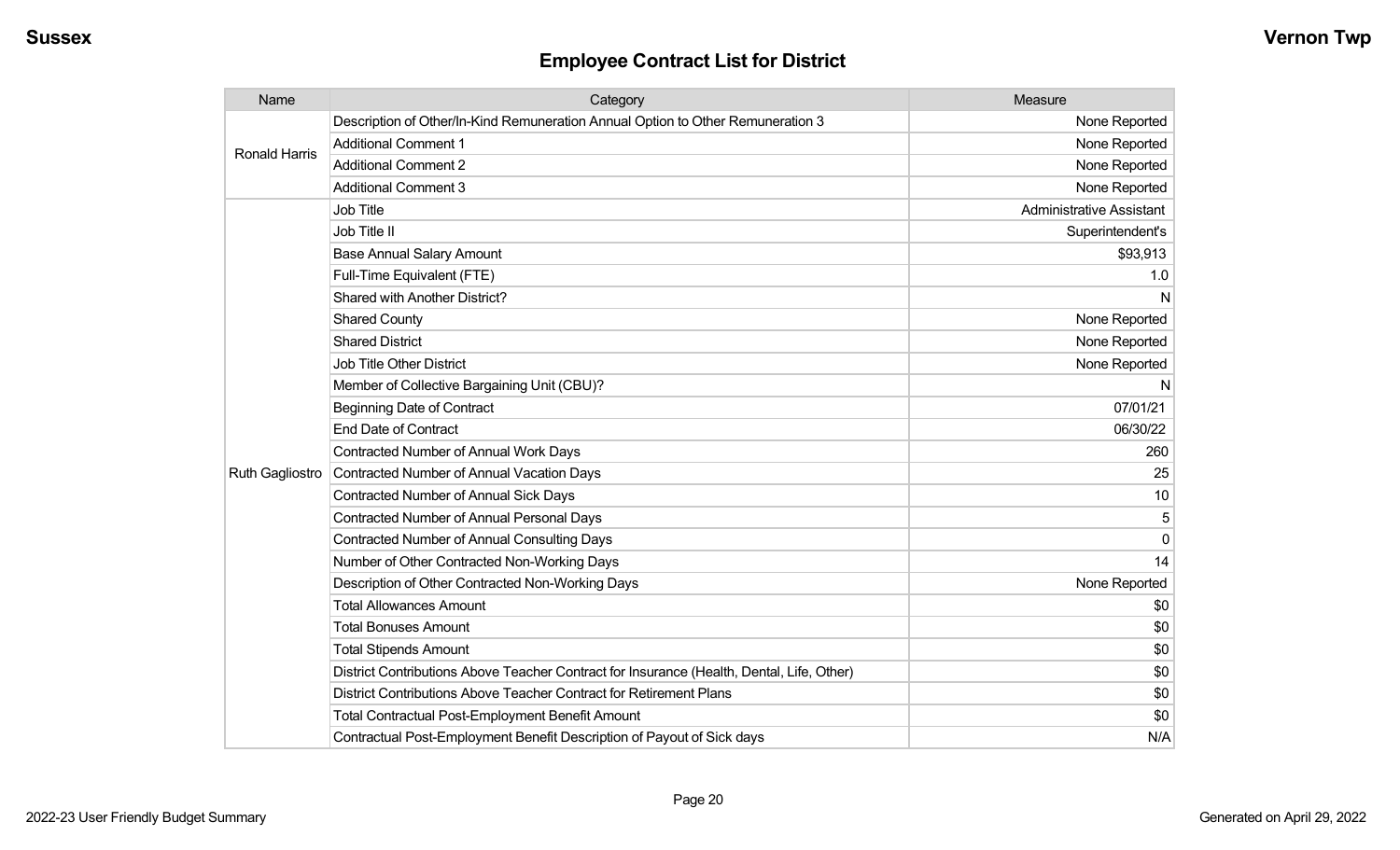| Name                   | Category                                                                                 | Measure                                 |
|------------------------|------------------------------------------------------------------------------------------|-----------------------------------------|
|                        | Contractual Post-Employment Benefit Description of Payout of Vacation days               | N/A                                     |
|                        | Contractual Post-Employment Benefit Description of Payout of Personal days               | N/A                                     |
|                        | Contractual Post-Employment Benefit Description of Other Benefits 1                      | None Reported                           |
|                        | Contractual Post-Employment Benefit Description of Other Benefits 2                      | None Reported                           |
|                        | Contractual Post-Employment Benefit Description of Other Benefits 3                      | None Reported                           |
|                        | Total Other/In-Kind Remuneration Amount                                                  | \$0                                     |
|                        | Description of Other/In-Kind Remuneration Annual Option to Buyback Sick Time in Cash     | None Reported                           |
| <b>Ruth Gagliostro</b> | Description of Other/In-Kind Remuneration Annual Option to Buyback Vacation Time in Cash | None Reported                           |
|                        | Description of Other/In-Kind Remuneration Annual Option to Buyback Personal Time in Cash | None Reported                           |
|                        | Description of Other/In-Kind Remuneration Annual Option to Other Remuneration 1          | None Reported                           |
|                        | Description of Other/In-Kind Remuneration Annual Option to Other Remuneration 2          | None Reported                           |
|                        | Description of Other/In-Kind Remuneration Annual Option to Other Remuneration 3          | None Reported                           |
|                        | <b>Additional Comment 1</b>                                                              | None Reported                           |
|                        | <b>Additional Comment 2</b>                                                              | None Reported                           |
|                        | <b>Additional Comment 3</b>                                                              | None Reported                           |
|                        | <b>Job Title</b>                                                                         | Coordinator/Director/Manager/Supervisor |
|                        | Job Title II                                                                             | Payroll                                 |
|                        | <b>Base Annual Salary Amount</b>                                                         | \$92,434                                |
|                        | Full-Time Equivalent (FTE)                                                               | 1.0                                     |
|                        | Shared with Another District?                                                            | N                                       |
|                        | <b>Shared County</b>                                                                     | None Reported                           |
|                        | <b>Shared District</b>                                                                   | None Reported                           |
| Susan Waleck           | Job Title Other District                                                                 | None Reported                           |
|                        | Member of Collective Bargaining Unit (CBU)?                                              | N                                       |
|                        | <b>Beginning Date of Contract</b>                                                        | 07/01/21                                |
|                        | <b>End Date of Contract</b>                                                              | 06/30/22                                |
|                        | <b>Contracted Number of Annual Work Days</b>                                             | 260                                     |
|                        | <b>Contracted Number of Annual Vacation Days</b>                                         | 25                                      |
|                        | <b>Contracted Number of Annual Sick Days</b>                                             | 10                                      |